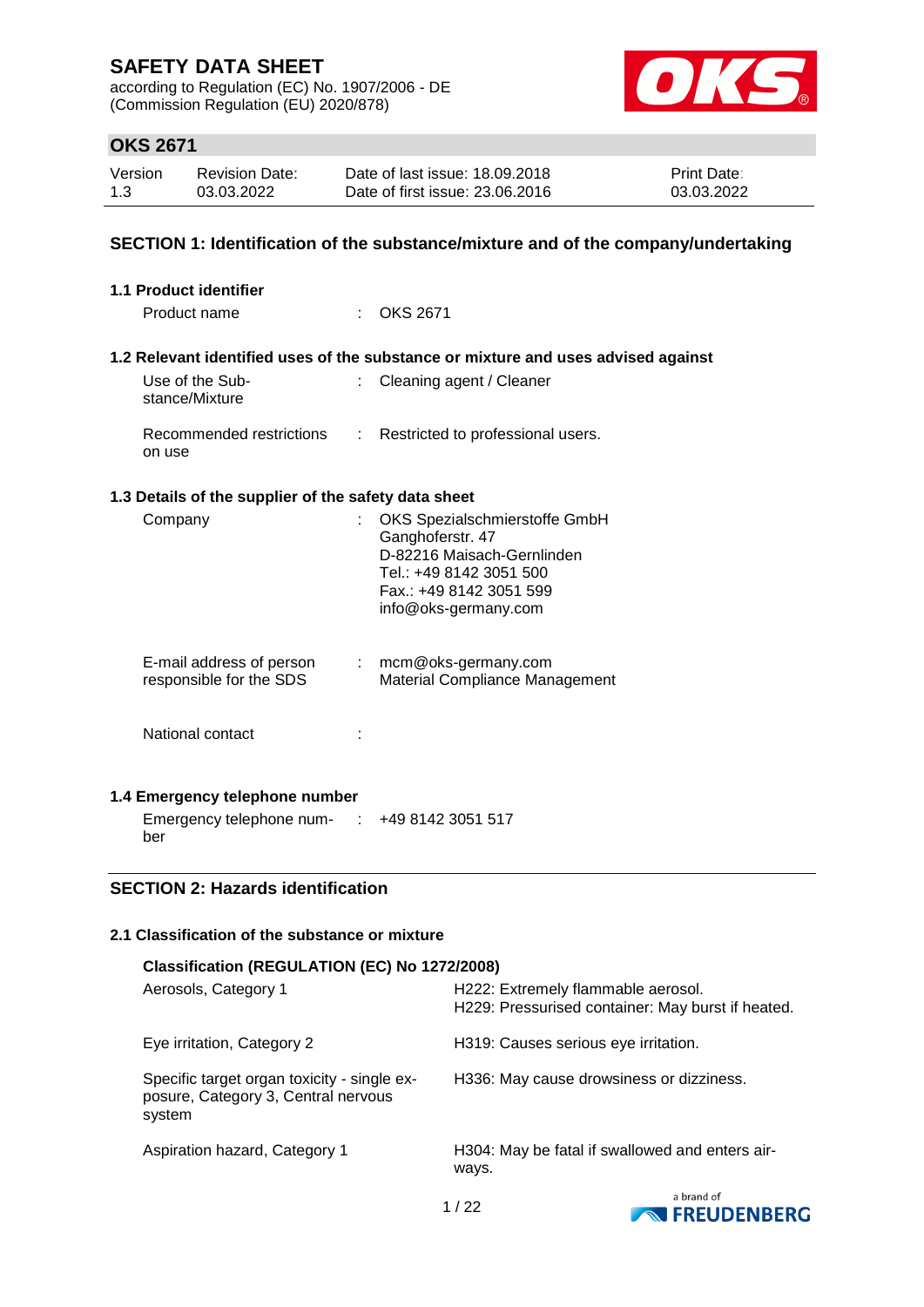according to Regulation (EC) No. 1907/2006 - DE (Commission Regulation (EU) 2020/878)



## **OKS 2671**

| Version | <b>Revision Date:</b> | Date of last issue: 18,09,2018  | <b>Print Date:</b> |
|---------|-----------------------|---------------------------------|--------------------|
| 1.3     | 03.03.2022            | Date of first issue: 23.06.2016 | 03.03.2022         |

### **2.2 Label elements**

| Danger                                                   |                                                                                                                                   |
|----------------------------------------------------------|-----------------------------------------------------------------------------------------------------------------------------------|
| H <sub>222</sub><br>H <sub>229</sub><br>H <sub>304</sub> | Extremely flammable aerosol.<br>Pressurised container: May burst if heated.<br>May be fatal if swallowed and enters air-<br>ways. |
| H319<br>H336                                             | Causes serious eye irritation.<br>May cause drowsiness or dizziness.                                                              |
| <b>EUH066</b>                                            | Repeated exposure may cause skin<br>dryness or cracking.                                                                          |
| <b>Prevention:</b>                                       |                                                                                                                                   |
| P <sub>210</sub>                                         | Keep away from heat, hot surfaces, sparks,<br>open flames and other ignition sources. No<br>smoking.                              |
| P211                                                     | Do not spray on an open flame or other<br>ignition source.                                                                        |
| P251                                                     | Do not pierce or burn, even after use.                                                                                            |
| <b>Response:</b>                                         |                                                                                                                                   |
| P301 + P310                                              | IF SWALLOWED: Immediately call a<br>POISON CENTER/ doctor.                                                                        |
| P331                                                     | Do NOT induce vomiting.                                                                                                           |
| Storage:                                                 |                                                                                                                                   |
|                                                          | Labelling (REGULATION (EC) No 1272/2008)                                                                                          |

P410 + P412 Protect from sunlight. Do not expose to temperatures exceeding 50 °C/ 122 °F.

**Hazardous components which must be listed on the label:**

propan-2-ol

Hydrocarbons, C11-C12, isoalkanes, < 2% aromatics

ethyl acetate

### **2.3 Other hazards**

This substance/mixture contains no components considered to be either persistent, bioaccumulative and toxic (PBT), or very persistent and very bioaccumulative (vPvB) at levels of 0.1% or higher.

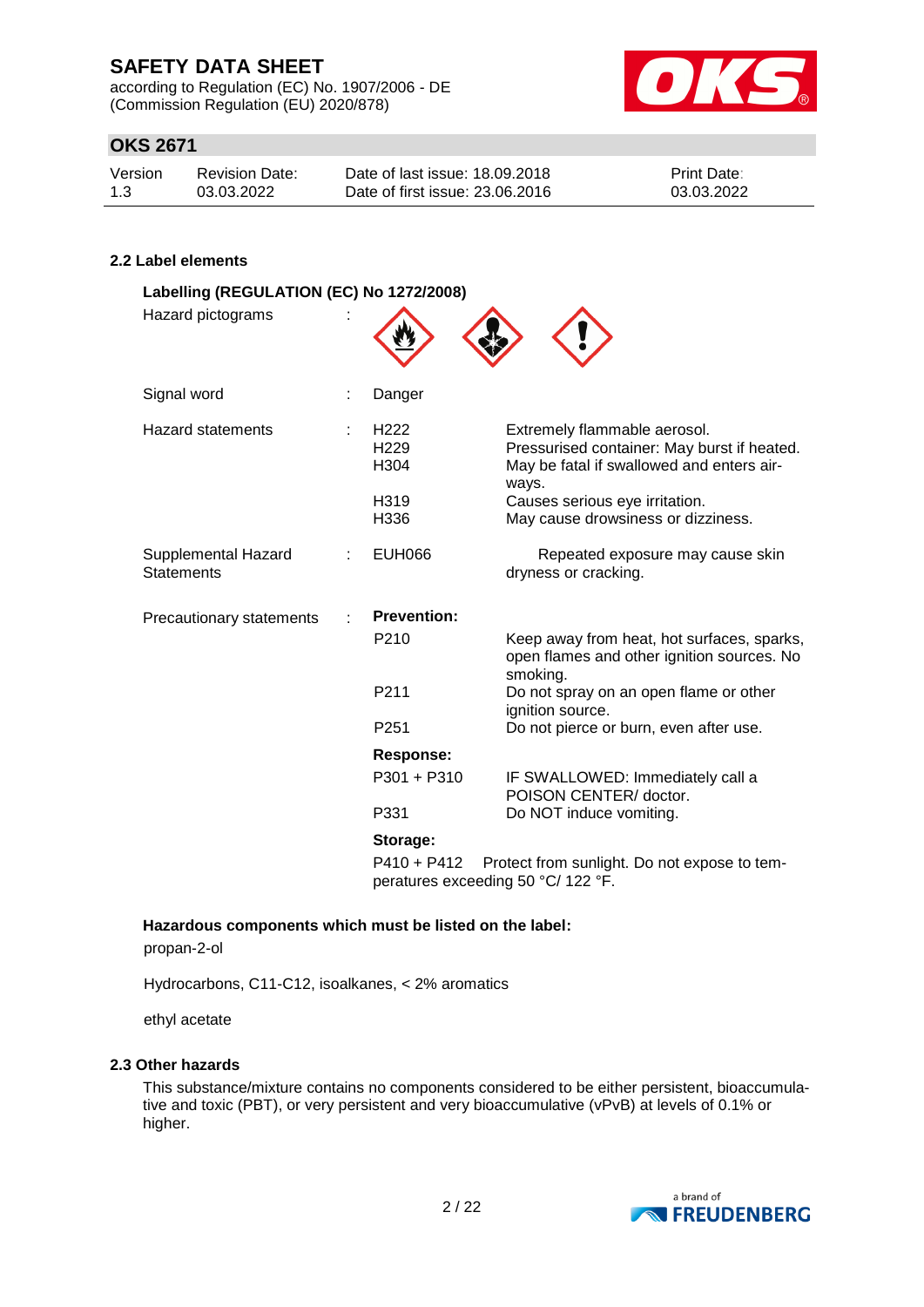according to Regulation (EC) No. 1907/2006 - DE (Commission Regulation (EU) 2020/878)



## **OKS 2671**

| Version | <b>Revision Date:</b> | Date of last issue: 18.09.2018  | <b>Print Date:</b> |
|---------|-----------------------|---------------------------------|--------------------|
| 1.3     | 03.03.2022            | Date of first issue: 23,06,2016 | 03.03.2022         |

Ecological information: The substance/mixture does not contain components considered to have endocrine disrupting properties according to REACH Article 57(f) or Commission Delegated regulation (EU) 2017/2100 or Commission Regulation (EU) 2018/605 at levels of 0.1% or higher.

Toxicological information: The substance/mixture does not contain components considered to have endocrine disrupting properties according to REACH Article 57(f) or Commission Delegated regulation (EU) 2017/2100 or Commission Regulation (EU) 2018/605 at levels of 0.1% or higher.

### **SECTION 3: Composition/information on ingredients**

#### **3.2 Mixtures**

Chemical nature : Active substance with propellant Solvent mixture

#### **Components**

| Chemical name                                            | CAS-No.<br>EC-No.<br>Index-No.<br>Registration number                      | Classification                                           | specific concen-<br>tration limit<br>M-Factor<br><b>Notes</b><br>Acute toxicity<br>estimate | Concentration<br>(% w/w) |
|----------------------------------------------------------|----------------------------------------------------------------------------|----------------------------------------------------------|---------------------------------------------------------------------------------------------|--------------------------|
| propan-2-ol                                              | 67-63-0<br>200-661-7<br>603-117-00-0<br>02-2119457558-25-<br><b>XXXX</b>   | Flam. Liq.2; H225<br>Eye Irrit.2; H319<br>STOT SE3; H336 |                                                                                             | $>= 50 - < 70$           |
| Hydrocarbons, C11-<br>C12, isoalkanes, < 2%<br>aromatics | 918-167-1<br>01-2119472146-39-<br><b>XXXX</b>                              | Flam. Liq.3; H226<br>Asp. Tox.1; H304                    | Note P                                                                                      | $>= 20 - < 30$           |
| ethyl acetate                                            | 141-78-6<br>205-500-4<br>607-022-00-5<br>01-21119475103-46-<br><b>XXXX</b> | Flam. Liq.2; H225<br>Eye Irrit.2; H319<br>STOT SE3; H336 |                                                                                             | $>= 1 - 10$              |
| Substances with a workplace exposure limit :             |                                                                            |                                                          |                                                                                             |                          |
| carbon dioxide                                           | 124-38-9<br>204-696-9                                                      | Press. GasCompr.<br>Gas; H280                            |                                                                                             | $>= 1 - 10$              |

For explanation of abbreviations see section 16.

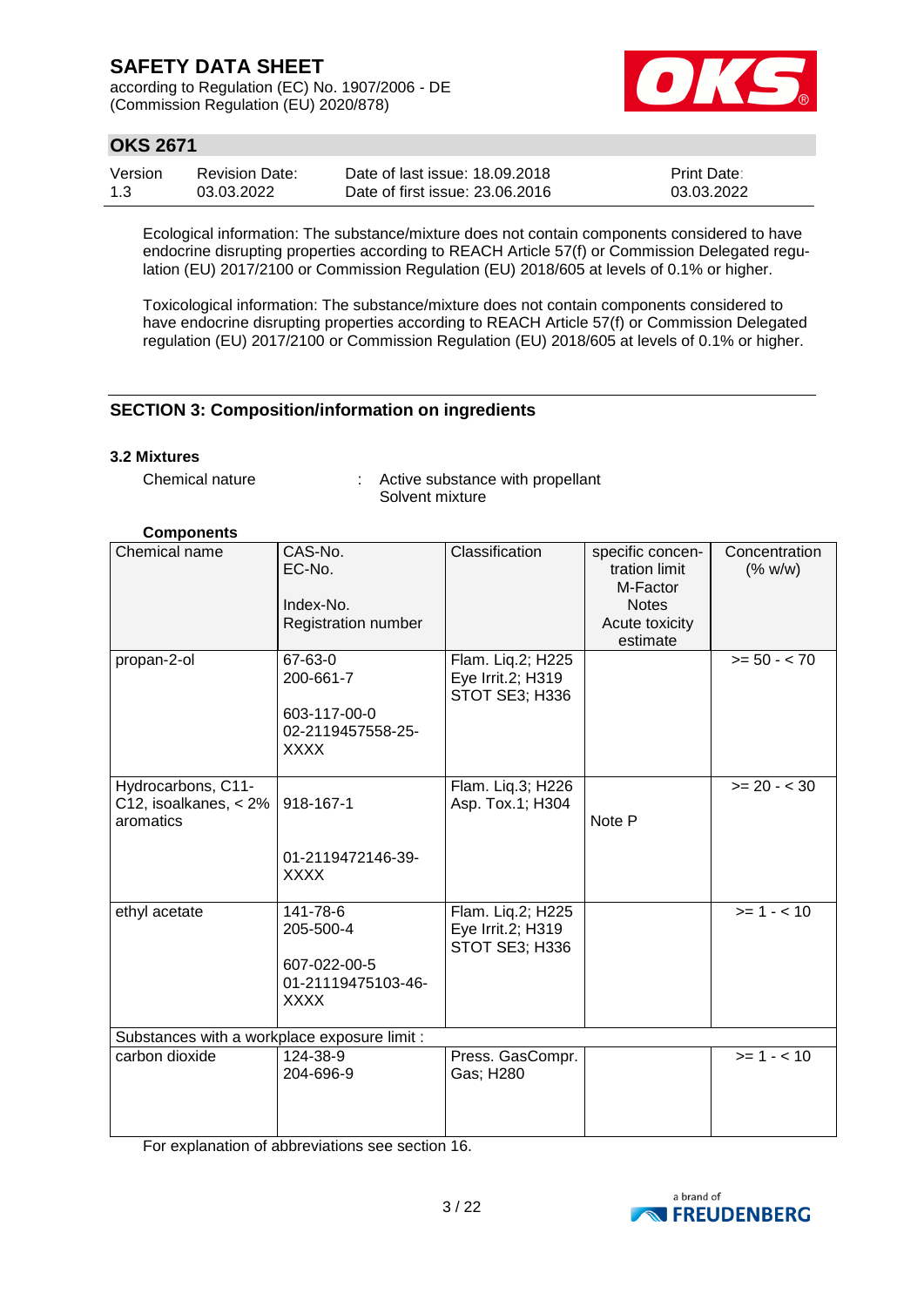according to Regulation (EC) No. 1907/2006 - DE (Commission Regulation (EU) 2020/878)



## **OKS 2671**

| Version | Revision Date: | Date of last issue: 18,09,2018  | <b>Print Date:</b> |
|---------|----------------|---------------------------------|--------------------|
| 1.3     | 03.03.2022     | Date of first issue: 23,06,2016 | 03.03.2022         |

### **SECTION 4: First aid measures**

| Call a physician or poison control centre immediately.<br>÷<br>Remove person to fresh air. If signs/symptoms continue, get<br>medical attention.<br>Keep patient warm and at rest.<br>If unconscious, place in recovery position and seek medical<br>advice.<br>Keep respiratory tract clear.<br>If breathing is irregular or stopped, administer artificial respira-<br>tion. |
|--------------------------------------------------------------------------------------------------------------------------------------------------------------------------------------------------------------------------------------------------------------------------------------------------------------------------------------------------------------------------------|
| Take off all contaminated clothing immediately.<br>t<br>Get medical attention immediately if irritation develops and<br>persists.<br>Wash clothing before reuse.<br>Thoroughly clean shoes before reuse.<br>Wash skin thoroughly with soap and water or use recognized<br>skin cleanser.                                                                                       |
| Rinse immediately with plenty of water, also under the eyelids,<br>for at least 10 minutes.<br>Seek medical advice.                                                                                                                                                                                                                                                            |
| Move the victim to fresh air.<br>If accidentally swallowed obtain immediate medical attention.<br>Keep respiratory tract clear.<br>Do NOT induce vomiting.<br>Rinse mouth with water.<br>Aspiration hazard if swallowed - can enter lungs and cause<br>damage.                                                                                                                 |
|                                                                                                                                                                                                                                                                                                                                                                                |

| Symptoms     | Inhalation may provoke the following symptoms:<br>Unconsciousness<br><b>Dizziness</b><br><b>Drowsiness</b><br>Headache<br>Nausea<br>Tiredness<br>Skin contact may provoke the following symptoms:<br>Erythema |
|--------------|---------------------------------------------------------------------------------------------------------------------------------------------------------------------------------------------------------------|
|              | Aspiration may cause pulmonary oedema and pneumonitis.                                                                                                                                                        |
| <b>Risks</b> | Central nervous system depression<br>Can be absorbed through skin.                                                                                                                                            |

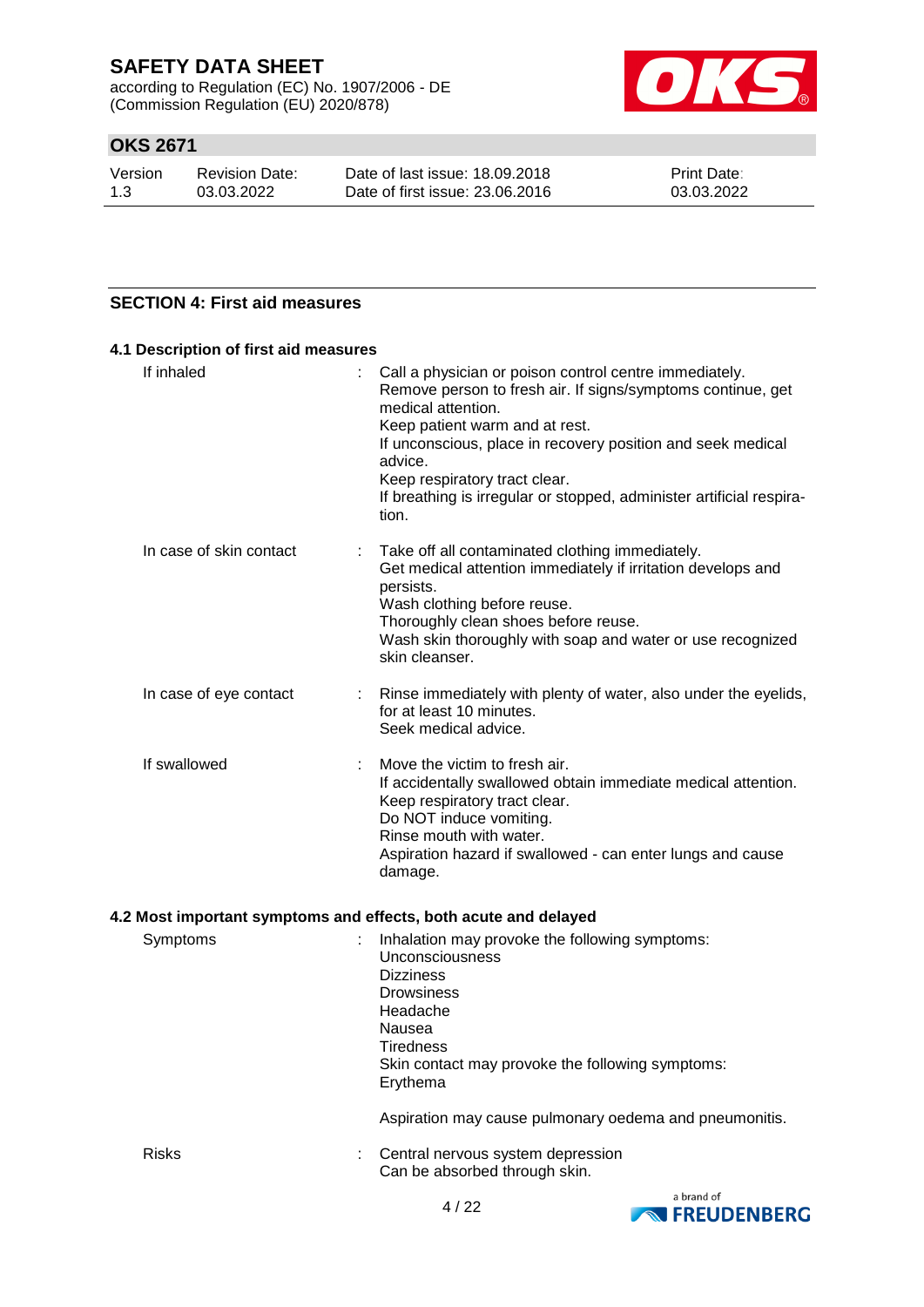according to Regulation (EC) No. 1907/2006 - DE (Commission Regulation (EU) 2020/878)



## **OKS 2671**

| Version | <b>Revision Date:</b> | Date of last issue: 18.09.2018  | <b>Print Date:</b> |
|---------|-----------------------|---------------------------------|--------------------|
| 1.3     | 03.03.2022            | Date of first issue: 23,06,2016 | 03.03.2022         |

Risk of product entering the lungs on vomiting after ingestion. Health injuries may be delayed.

### **4.3 Indication of any immediate medical attention and special treatment needed**

| Treatment |  |
|-----------|--|
|-----------|--|

: Treat symptomatically.

### **SECTION 5: Firefighting measures**

### **5.1 Extinguishing media**

| Suitable extinguishing media : ABC powder |                         |
|-------------------------------------------|-------------------------|
| Unsuitable extinguishing<br>media         | : High volume water jet |

#### **5.2 Special hazards arising from the substance or mixture**

| Specific hazards during fire-<br>fighting          | Fire Hazard<br>Do not let product enter drains.<br>Contains gas under pressure; may explode if heated.<br>Beware of vapours accumulating to form explosive concentra-<br>tions. Vapours can accumulate in low areas. |
|----------------------------------------------------|----------------------------------------------------------------------------------------------------------------------------------------------------------------------------------------------------------------------|
| Hazardous combustion prod- : Carbon oxides<br>ucts |                                                                                                                                                                                                                      |
| 5.3 Advice for firefighters                        |                                                                                                                                                                                                                      |
| Special protective equipment :<br>for firefighters | In the event of fire, wear self-contained breathing apparatus.<br>Use personal protective equipment. Exposure to decomposi-<br>tion products may be a hazard to health.                                              |
| Further information                                | Standard procedure for chemical fires.<br>Collect contaminated fire extinguishing water separately. This<br>must not be discharged into drains.<br>Cool containers/tanks with water spray.                           |

### **SECTION 6: Accidental release measures**

### **6.1 Personal precautions, protective equipment and emergency procedures**

| Evacuate personnel to safe areas.                          |
|------------------------------------------------------------|
| Ensure adequate ventilation.                               |
| Remove all sources of ignition.                            |
| Do not breathe vapours or spray mist.                      |
| Do not breathe dust/ fume/ gas/ mist/ vapours/ spray.      |
| Refer to protective measures listed in sections 7 and 8.   |
| Only qualified personnel equipped with suitable protective |
| equipment may intervene.                                   |
|                                                            |

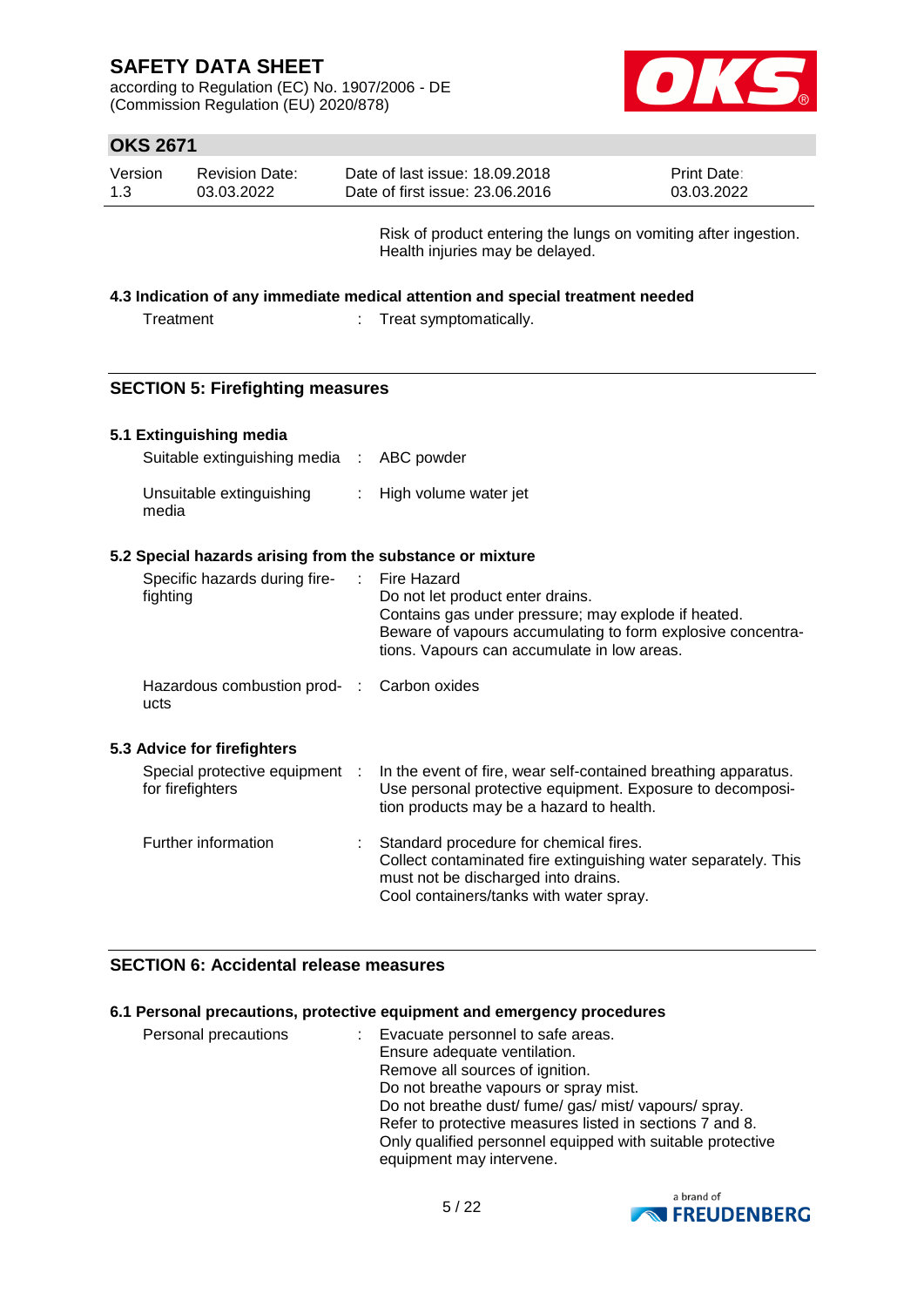according to Regulation (EC) No. 1907/2006 - DE (Commission Regulation (EU) 2020/878)



## **OKS 2671**

| Version | <b>Revision Date:</b> | Date of last issue: 18.09.2018  | <b>Print Date:</b> |
|---------|-----------------------|---------------------------------|--------------------|
| 1.3     | 03.03.2022            | Date of first issue: 23,06,2016 | 03.03.2022         |

### **6.2 Environmental precautions**

| Environmental precautions                                     | : Do not allow contact with soil, surface or ground water.<br>Prevent further leakage or spillage if safe to do so.<br>If the product contaminates rivers and lakes or drains inform<br>respective authorities. |
|---------------------------------------------------------------|-----------------------------------------------------------------------------------------------------------------------------------------------------------------------------------------------------------------|
| ∖ A Bliadh a da an duineachd fan condahnn and an dodainn an h |                                                                                                                                                                                                                 |

### **6.3 Methods and material for containment and cleaning up**

| Methods for cleaning up |  | : Contain spillage, and then collect with non-combustible ab-<br>sorbent material, (e.g. sand, earth, diatomaceous earth, ver-<br>miculite) and place in container for disposal according to local<br>/ national regulations (see section 13).<br>Keep in suitable, closed containers for disposal.<br>Non-sparking tools should be used. |
|-------------------------|--|-------------------------------------------------------------------------------------------------------------------------------------------------------------------------------------------------------------------------------------------------------------------------------------------------------------------------------------------|
|-------------------------|--|-------------------------------------------------------------------------------------------------------------------------------------------------------------------------------------------------------------------------------------------------------------------------------------------------------------------------------------------|

### **6.4 Reference to other sections**

For personal protection see section 8.

### **SECTION 7: Handling and storage**

### **7.1 Precautions for safe handling**

| Advice on safe handling | : Do not use in areas without adequate ventilation.<br>Do not breathe vapours or spray mist.<br>In case of insufficient ventilation, wear suitable respiratory<br>equipment.<br>Avoid contact with skin and eyes.<br>For personal protection see section 8.<br>Keep away from fire, sparks and heated surfaces.<br>Smoking, eating and drinking should be prohibited in the ap-<br>plication area.<br>Wash hands and face before breaks and immediately after<br>handling the product.<br>Do not get in eyes or mouth or on skin.<br>Do not get on skin or clothing.<br>Do not ingest.<br>Do not use sparking tools.<br>These safety instructions also apply to empty packaging which<br>may still contain product residues.<br>Pressurized container: protect from sunlight and do not ex-<br>pose to temperatures exceeding 50 °C. Do not pierce or burn,<br>even after use. |
|-------------------------|--------------------------------------------------------------------------------------------------------------------------------------------------------------------------------------------------------------------------------------------------------------------------------------------------------------------------------------------------------------------------------------------------------------------------------------------------------------------------------------------------------------------------------------------------------------------------------------------------------------------------------------------------------------------------------------------------------------------------------------------------------------------------------------------------------------------------------------------------------------------------------|
| Hygiene measures        | Wash face, hands and any exposed skin thoroughly after<br>handling.                                                                                                                                                                                                                                                                                                                                                                                                                                                                                                                                                                                                                                                                                                                                                                                                            |

### **7.2 Conditions for safe storage, including any incompatibilities**

| Requirements for storage | BEWARE: Aerosol is pressurized. Keep away from direct sun  |
|--------------------------|------------------------------------------------------------|
| areas and containers     | exposure and temperatures over 50 °C. Do not open by force |

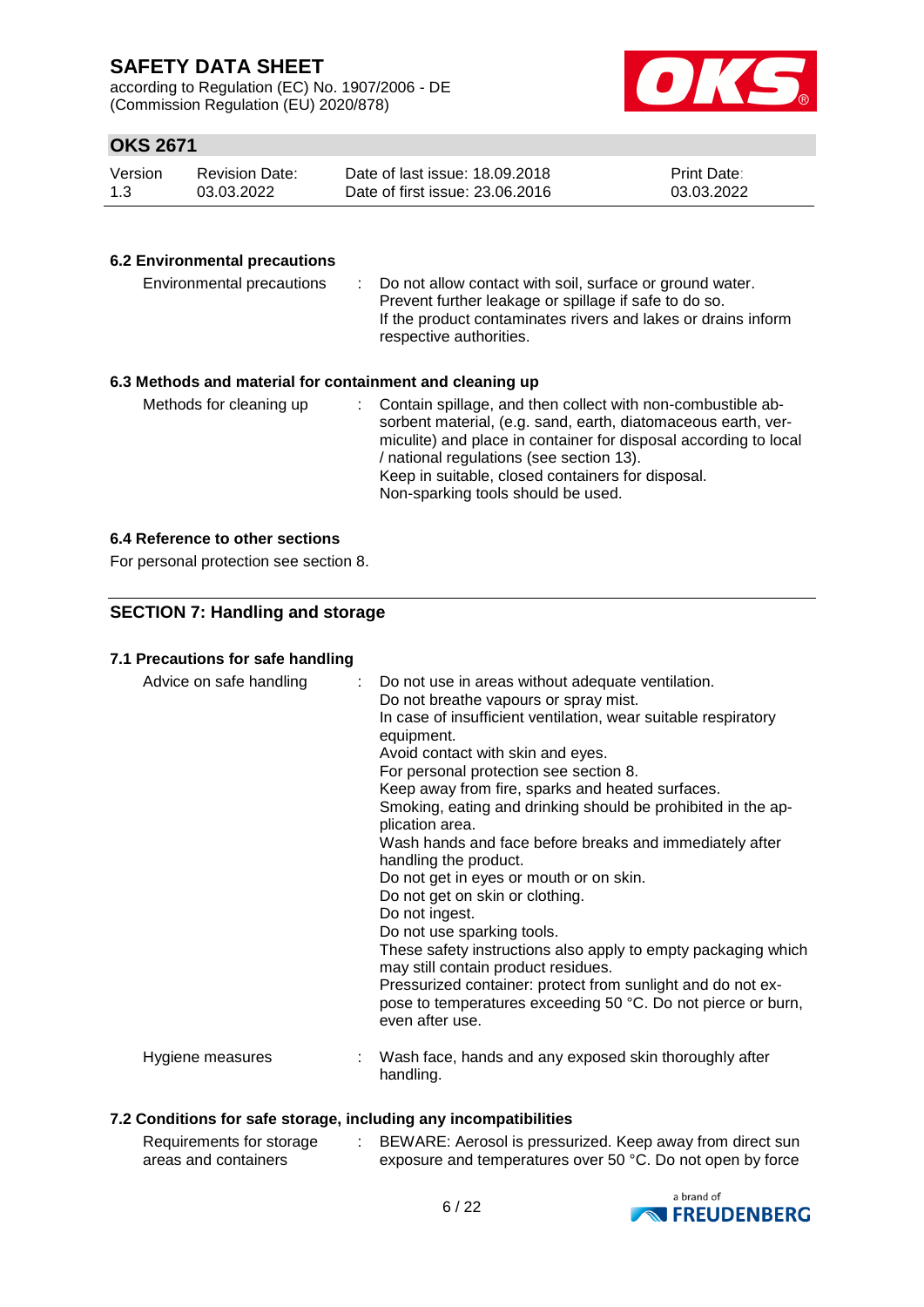according to Regulation (EC) No. 1907/2006 - DE (Commission Regulation (EU) 2020/878)



## **OKS 2671**

| Version<br>1.3 | <b>Revision Date:</b><br>03.03.2022        | Date of last issue: 18.09.2018<br>Date of first issue: 23,06,2016                                                                                   | <b>Print Date:</b><br>03.03.2022 |
|----------------|--------------------------------------------|-----------------------------------------------------------------------------------------------------------------------------------------------------|----------------------------------|
|                |                                            | or throw into fire even after use. Do not spray on flames or<br>red-hot objects. Store in accordance with the particular na-<br>tional regulations. |                                  |
|                | Storage class (TRGS 510)                   | : 2B, Aerosol cans and lighters                                                                                                                     |                                  |
|                | 7.3 Specific end use(s)<br>Specific use(s) | Specific instructions for handling, not required.                                                                                                   |                                  |

### **SECTION 8: Exposure controls/personal protection**

### **8.1 Control parameters**

### **Occupational Exposure Limits**

| Components         | CAS-No.                                                        | Value type (Form<br>of exposure)                | Control parameters                                                         | <b>Basis</b>                                |
|--------------------|----------------------------------------------------------------|-------------------------------------------------|----------------------------------------------------------------------------|---------------------------------------------|
| propan-2-ol        | 67-63-0                                                        | <b>AGW</b>                                      | 200 ppm<br>500 mg/m3                                                       | <b>DE TRGS</b><br>900<br>$(2006 - 01 - 01)$ |
|                    |                                                                | Peak-limit: excursion factor (category): 2;(II) |                                                                            |                                             |
|                    |                                                                |                                                 | Further information: When there is compliance with the OEL and biological  |                                             |
|                    |                                                                |                                                 | tolerance values, there is no risk of harming the unborn child             |                                             |
| Hydrocarbons,      | Not As-                                                        | <b>AGW</b>                                      | 1.500 mg/m3                                                                | <b>DE TRGS</b>                              |
| C11-C12, isoal-    | signed                                                         |                                                 |                                                                            | 900                                         |
| kanes, $<$ 2% aro- |                                                                |                                                 |                                                                            | $(2009 - 02 - 16)$                          |
| matics             |                                                                |                                                 |                                                                            |                                             |
|                    |                                                                | Peak-limit: excursion factor (category): 2;(II) |                                                                            |                                             |
|                    |                                                                |                                                 | Further information: Group exposure limit for hydrocarbon solvent mixtures |                                             |
| ethyl acetate      | 141-78-6                                                       | <b>AGW</b>                                      | 200 ppm<br>730 mg/m3                                                       | DE TRGS<br>900<br>$(2017 - 06 - 08)$        |
|                    | Peak-limit: excursion factor (category): 2;(I)                 |                                                 |                                                                            |                                             |
|                    |                                                                |                                                 | Further information: When there is compliance with the OEL and biological  |                                             |
|                    | tolerance values, there is no risk of harming the unborn child |                                                 |                                                                            |                                             |
|                    |                                                                | <b>STEL</b>                                     | 400 ppm<br>1.468 mg/m3                                                     | 2017/164/EU<br>$(2017 - 02 - 01)$           |
|                    |                                                                | Further information: Indicative                 |                                                                            |                                             |
|                    |                                                                | <b>TWA</b>                                      | 200 ppm<br>734 mg/m3                                                       | 2017/164/EU<br>$(2017 - 02 - 01)$           |
|                    |                                                                | Further information: Indicative                 |                                                                            |                                             |
| carbon dioxide     | 124-38-9                                                       | <b>TWA</b>                                      | 5.000 ppm                                                                  | 2006/15/EC                                  |
|                    |                                                                |                                                 | 9.000 mg/m3                                                                | $(2006 - 02 - 09)$                          |
|                    |                                                                | Further information: Indicative                 |                                                                            |                                             |
|                    |                                                                | <b>AGW</b>                                      | 5.000 ppm                                                                  | <b>DE TRGS</b>                              |
|                    |                                                                |                                                 | 9.100 mg/m3                                                                | 900<br>$(2006 - 01 - 01)$                   |
|                    |                                                                | Peak-limit: excursion factor (category): 2;(II) |                                                                            |                                             |

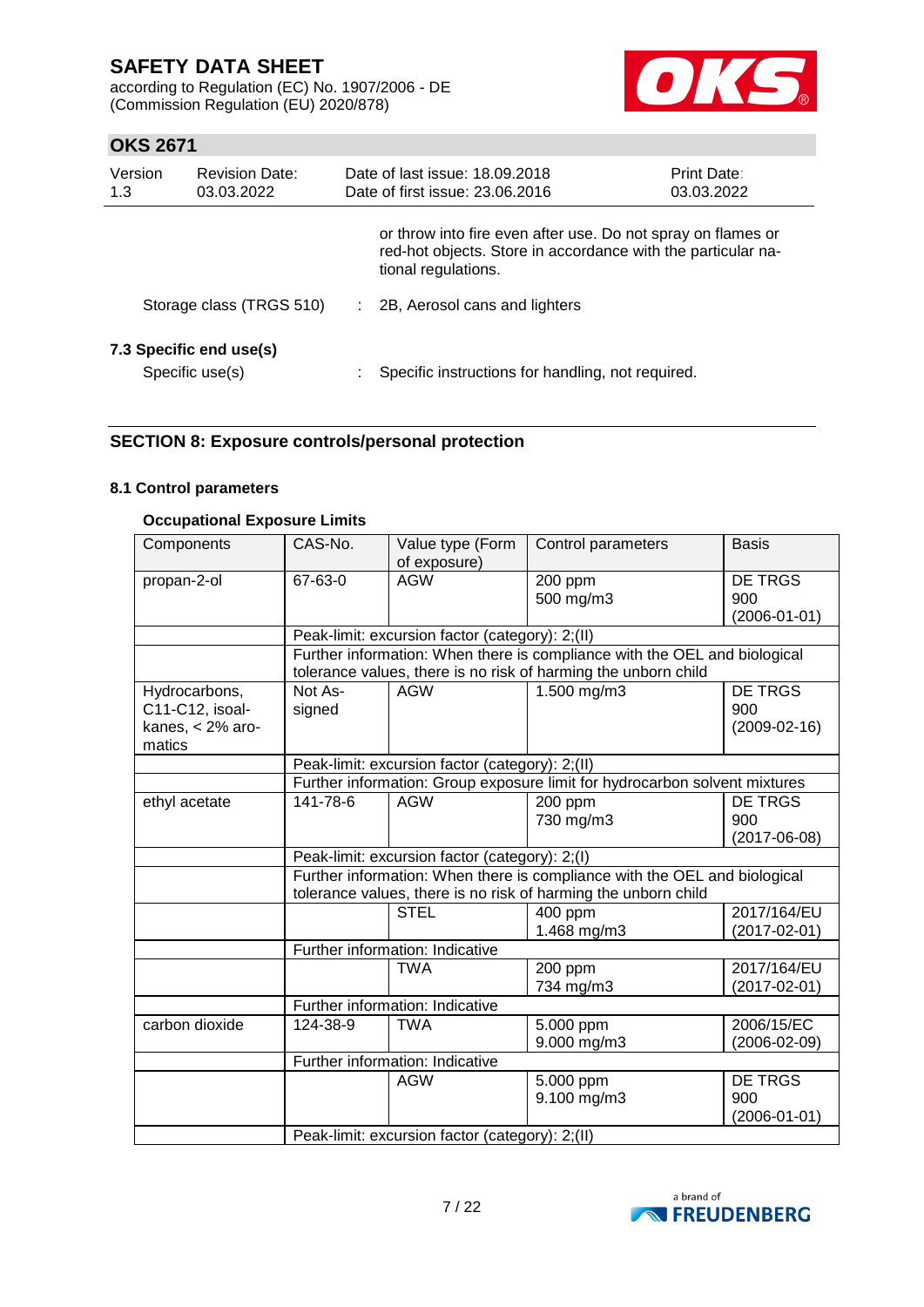according to Regulation (EC) No. 1907/2006 - DE (Commission Regulation (EU) 2020/878)



## **OKS 2671**

| Version | <b>Revision Date:</b> | Date of last issue: 18.09.2018  | <b>Print Date:</b> |
|---------|-----------------------|---------------------------------|--------------------|
| 1.3     | 03.03.2022            | Date of first issue: 23,06,2016 | 03.03.2022         |

#### **Biological occupational exposure limits**

| Substance name | CAS-No. | Control parameters | Sampling time     | <b>Basis</b>    |
|----------------|---------|--------------------|-------------------|-----------------|
| propan-2-ol    | 67-63-0 | Acetone: 25 mg/l   | Immediately after | <b>TRGS 903</b> |
|                |         | (Blood)            | exposure or after | $(2013-04-$     |
|                |         |                    | working hours     | 04)             |
|                |         | Acetone: 25 mg/l   | Immediately after | <b>TRGS 903</b> |
|                |         | (Urine)            | exposure or after | $(2013-04-$     |
|                |         |                    | working hours     | 04)             |

#### **8.2 Exposure controls**

#### **Engineering measures**

Use only in an area equipped with explosion proof exhaust ventilation. Handle only in a place equipped with local exhaust (or other appropriate exhaust).

### **Personal protective equipment**

| Eye protection                                                        |    | Safety glasses with side-shields                                                                                                                                                                                                                                                                                                            |
|-----------------------------------------------------------------------|----|---------------------------------------------------------------------------------------------------------------------------------------------------------------------------------------------------------------------------------------------------------------------------------------------------------------------------------------------|
| Hand protection<br>Material<br>Break through time<br>Protective index |    | butyl-rubber<br>$> 10$ min<br>Class 1                                                                                                                                                                                                                                                                                                       |
| Remarks                                                               |    | Wear protective gloves. The break through time depends<br>amongst other things on the material, the thickness and the<br>type of glove and therefore has to be measured for each<br>case.<br>The selected protective gloves have to satisfy the specifica-<br>tions of Regulation (EU) 2016/425 and the standard EN 374<br>derived from it. |
| Respiratory protection                                                | t. | Use respiratory protection unless adequate local exhaust<br>ventilation is provided or exposure assessment demonstrates<br>that exposures are within recommended exposure guidelines.<br>Short term only                                                                                                                                    |
| Filter type                                                           |    | Filter type A-P                                                                                                                                                                                                                                                                                                                             |
| Protective measures                                                   |    | The type of protective equipment must be selected according<br>to the concentration and amount of the dangerous substance<br>at the specific workplace.<br>Choose body protection in relation to its type, to the concen-<br>tration and amount of dangerous substances, and to the spe-<br>cific work-place.                               |

### **SECTION 9: Physical and chemical properties**

### **9.1 Information on basic physical and chemical properties**

Physical state : aerosol

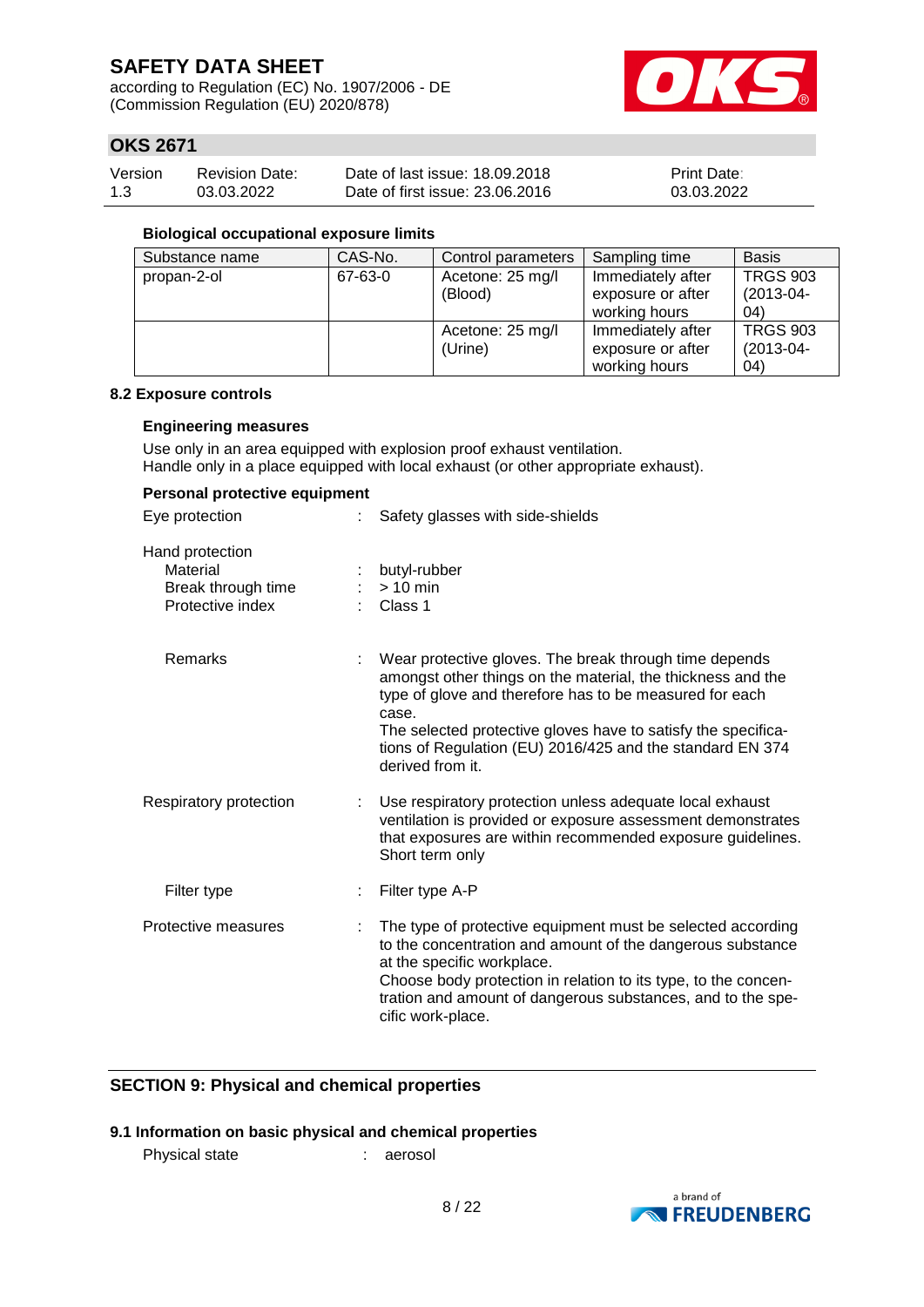according to Regulation (EC) No. 1907/2006 - DE (Commission Regulation (EU) 2020/878)



## **OKS 2671**

| Version<br>1.3 |                 | <b>Revision Date:</b><br>03.03.2022                 |    | Date of last issue: 18.09.2018<br>Date of first issue: 23.06.2016       | Print Date:<br>03.03.2022 |
|----------------|-----------------|-----------------------------------------------------|----|-------------------------------------------------------------------------|---------------------------|
|                |                 |                                                     |    |                                                                         |                           |
|                | Colour          |                                                     |    | colourless                                                              |                           |
|                | Odour           |                                                     |    | characteristic                                                          |                           |
|                |                 | <b>Odour Threshold</b>                              |    | No data available                                                       |                           |
|                |                 | Melting point/range                                 | ÷  | No data available                                                       |                           |
|                |                 | Boiling point/boiling range                         | ÷. | $-161$ °C (1.013 hPa)                                                   |                           |
|                |                 | Flammability (solid, gas)                           | ÷  | Extremely flammable aerosol.                                            |                           |
|                |                 | Upper explosion limit / Upper<br>flammability limit | ÷  | 12 %(V)                                                                 |                           |
|                |                 | Lower explosion limit / Lower<br>flammability limit | ÷  | $0,6\%$ (V)                                                             |                           |
|                | Flash point     |                                                     |    | $-15 °C$<br>Method: Abel-Pensky                                         |                           |
|                |                 | Auto-ignition temperature                           |    | No data available                                                       |                           |
|                | ture            | Decomposition temperature<br>Decomposition tempera- | ÷  | No data available                                                       |                           |
|                | pH              |                                                     | ÷  | Not applicable<br>substance/mixture is non-soluble (in water)           |                           |
|                | Viscosity       |                                                     |    |                                                                         |                           |
|                |                 | Viscosity, dynamic                                  |    | : No data available                                                     |                           |
|                |                 | Viscosity, kinematic                                | ÷  | $<$ 20,5 mm2/s (40 °C)                                                  |                           |
|                | Solubility(ies) | Water solubility                                    | ÷  | insoluble                                                               |                           |
|                |                 | Solubility in other solvents                        | ÷  | No data available                                                       |                           |
|                | octanol/water   | Partition coefficient: n-                           |    | No data available                                                       |                           |
|                |                 | Vapour pressure                                     | ÷  | 3.600 hPa (20 °C)                                                       |                           |
|                |                 | Relative density                                    |    | $0,78$ (20 °C)<br>Reference substance: Water<br>The value is calculated |                           |

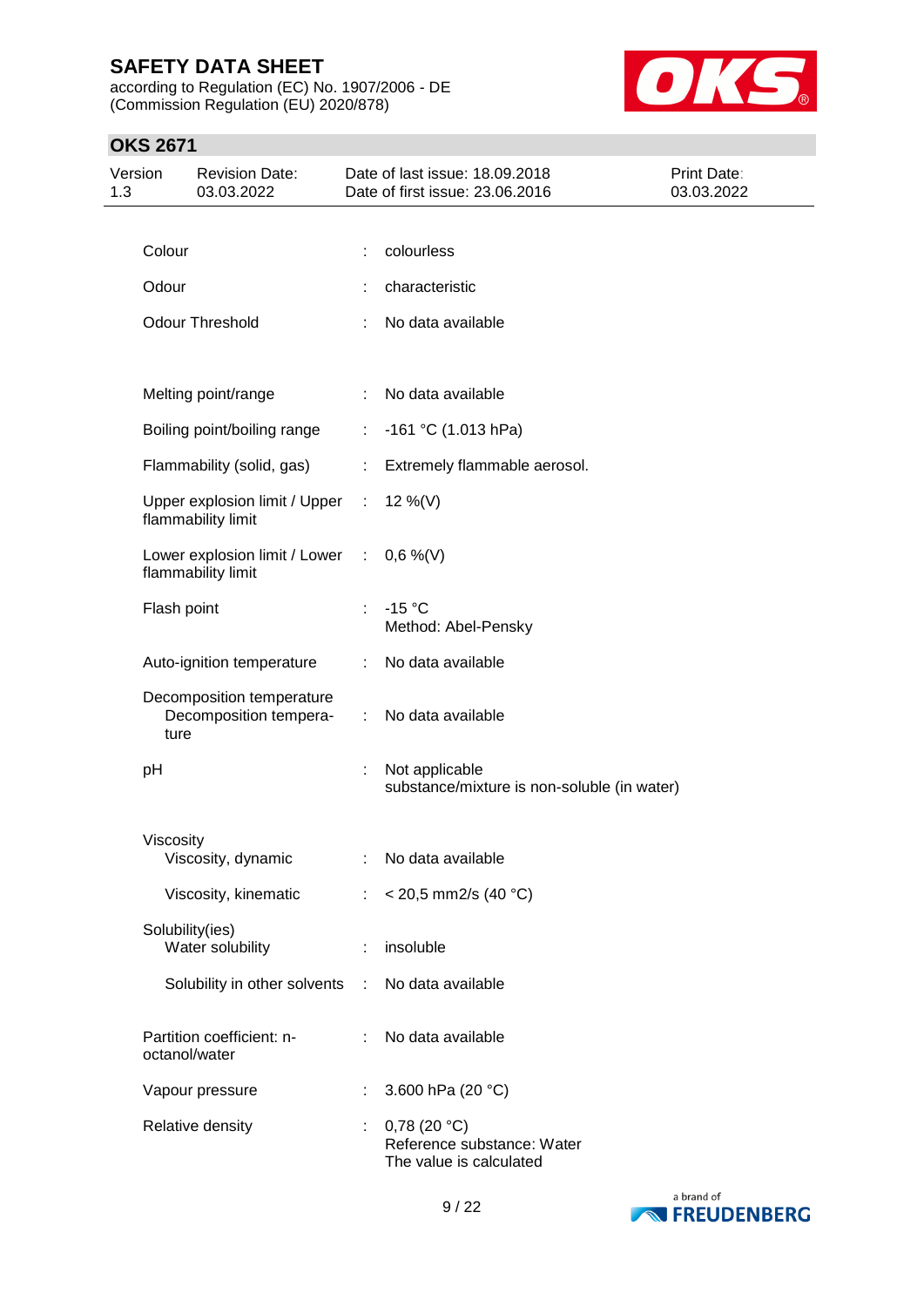according to Regulation (EC) No. 1907/2006 - DE (Commission Regulation (EU) 2020/878)



## **OKS 2671**

| Version<br>1.3 |                     | <b>Revision Date:</b><br>03.03.2022 |   | Date of last issue: 18.09.2018<br>Date of first issue: 23.06.2016 | Print Date:<br>03.03.2022 |
|----------------|---------------------|-------------------------------------|---|-------------------------------------------------------------------|---------------------------|
|                | Density             |                                     |   | $0,78$ g/cm3<br>(20 °C)                                           |                           |
|                | <b>Bulk density</b> |                                     |   | No data available                                                 |                           |
|                |                     | Relative vapour density             |   | No data available                                                 |                           |
|                |                     | 9.2 Other information               |   |                                                                   |                           |
|                | <b>Explosives</b>   |                                     | ÷ | Not explosive                                                     |                           |
|                |                     | Oxidizing properties                |   | No data available                                                 |                           |
|                | Self-ignition       |                                     |   | No data available                                                 |                           |
|                |                     | Metal corrosion rate                |   | Not corrosive to metals                                           |                           |
|                |                     | Evaporation rate                    |   | No data available                                                 |                           |
|                |                     | Sublimation point                   |   | No data available                                                 |                           |

### **SECTION 10: Stability and reactivity**

# **10.1 Reactivity** No hazards to be specially mentioned. **10.2 Chemical stability** Stable under normal conditions. **10.3 Possibility of hazardous reactions** Hazardous reactions : No dangerous reaction known under conditions of normal use. **10.4 Conditions to avoid** Conditions to avoid : Heat, flames and sparks. **10.5 Incompatible materials** Materials to avoid : Oxidizing agents **10.6 Hazardous decomposition products** No decomposition if stored and applied as directed.

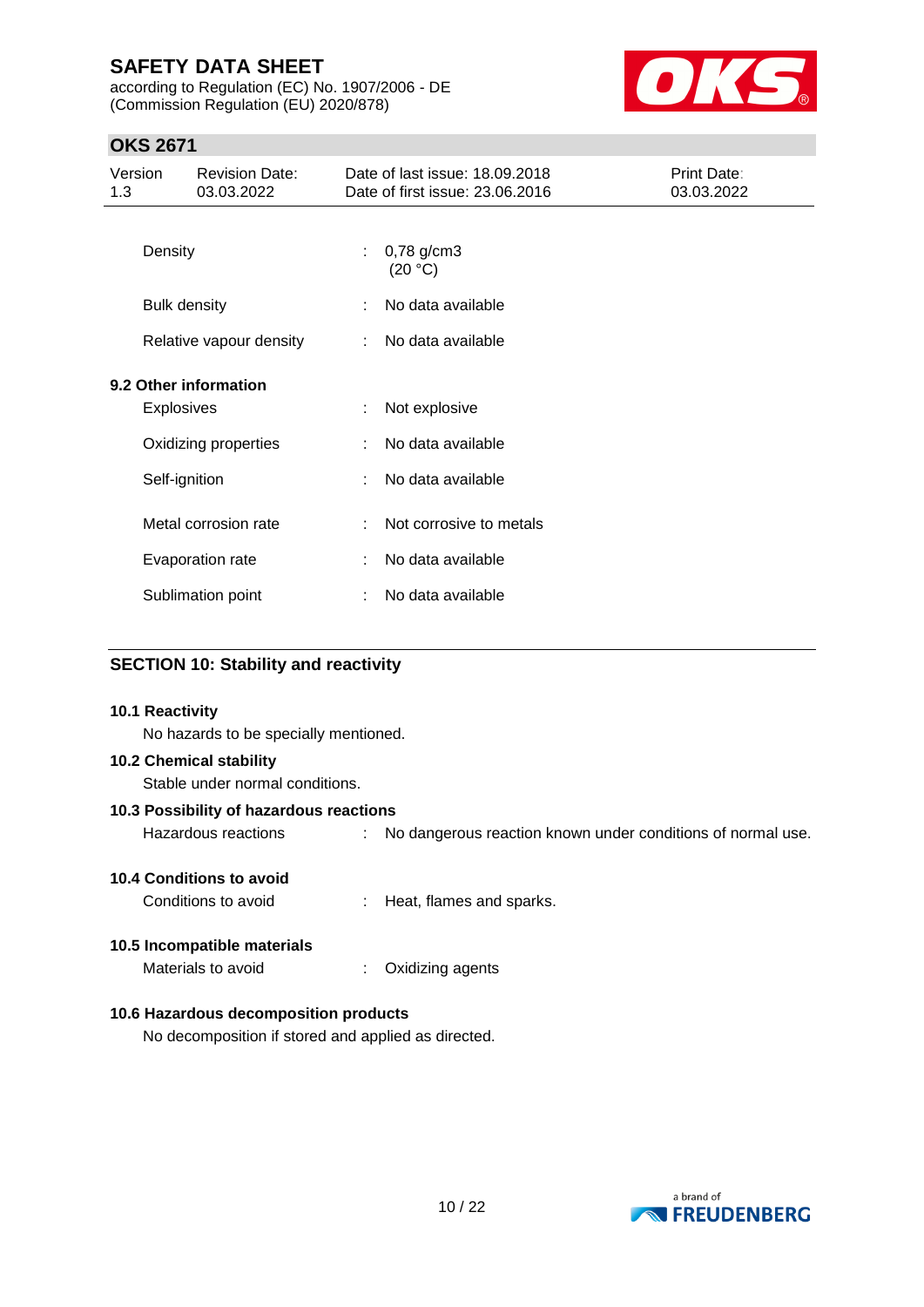according to Regulation (EC) No. 1907/2006 - DE (Commission Regulation (EU) 2020/878)



## **OKS 2671**

| Version | <b>Revision Date:</b> | Date of last issue: 18.09.2018  | <b>Print Date:</b> |
|---------|-----------------------|---------------------------------|--------------------|
| 1.3     | 03.03.2022            | Date of first issue: 23,06,2016 | 03.03.2022         |

## **SECTION 11: Toxicological information**

### **11.1 Information on hazard classes as defined in Regulation (EC) No 1272/2008**

| <b>Acute toxicity</b>                              |    |                                                                                                                                                                              |
|----------------------------------------------------|----|------------------------------------------------------------------------------------------------------------------------------------------------------------------------------|
| Product:                                           |    |                                                                                                                                                                              |
| Acute oral toxicity                                | ÷. | Remarks: Effects due to ingestion may include:                                                                                                                               |
|                                                    |    | Symptoms: Central nervous system depression                                                                                                                                  |
| Acute inhalation toxicity                          | ÷. | Remarks: Respiration of solvent vapour may cause dizziness.                                                                                                                  |
|                                                    |    | Symptoms: Inhalation may provoke the following symptoms:,<br>Respiratory disorder, Dizziness, Drowsiness, Vomiting, Fa-<br>tigue, Vertigo, Central nervous system depression |
| Acute dermal toxicity                              |    | Remarks: Prolonged or repeated skin contact with liquid may<br>cause defatting resulting in drying, redness and possible blis-<br>tering.                                    |
|                                                    |    | Symptoms: Skin disorders                                                                                                                                                     |
| Components:                                        |    |                                                                                                                                                                              |
| propan-2-ol:                                       |    |                                                                                                                                                                              |
| Acute oral toxicity                                | ÷. | LD50 Oral (Rat): 5.840 mg/kg                                                                                                                                                 |
|                                                    |    |                                                                                                                                                                              |
| Hydrocarbons, C11-C12, isoalkanes, < 2% aromatics: |    |                                                                                                                                                                              |
| Acute oral toxicity                                | t. | LD50 Oral (Rat): $>$ 5.000 mg/kg<br>Method: OECD Test Guideline 401                                                                                                          |
| Acute dermal toxicity                              |    | : LD50 (Rabbit): $> 5.000$ mg/kg<br>Method: OECD Test Guideline 402                                                                                                          |
|                                                    |    |                                                                                                                                                                              |
| ethyl acetate:<br>Acute oral toxicity              |    | : LD50 (Rat): 5.620 mg/kg                                                                                                                                                    |
| Acute dermal toxicity                              | t. | LD50 (Rabbit): > 20.000 mg/kg                                                                                                                                                |
| <b>Skin corrosion/irritation</b>                   |    |                                                                                                                                                                              |
| <b>Product:</b>                                    |    |                                                                                                                                                                              |
| Remarks                                            |    | This information is not available.                                                                                                                                           |
| Components:                                        |    |                                                                                                                                                                              |
| Hydrocarbons, C11-C12, isoalkanes, < 2% aromatics: |    |                                                                                                                                                                              |

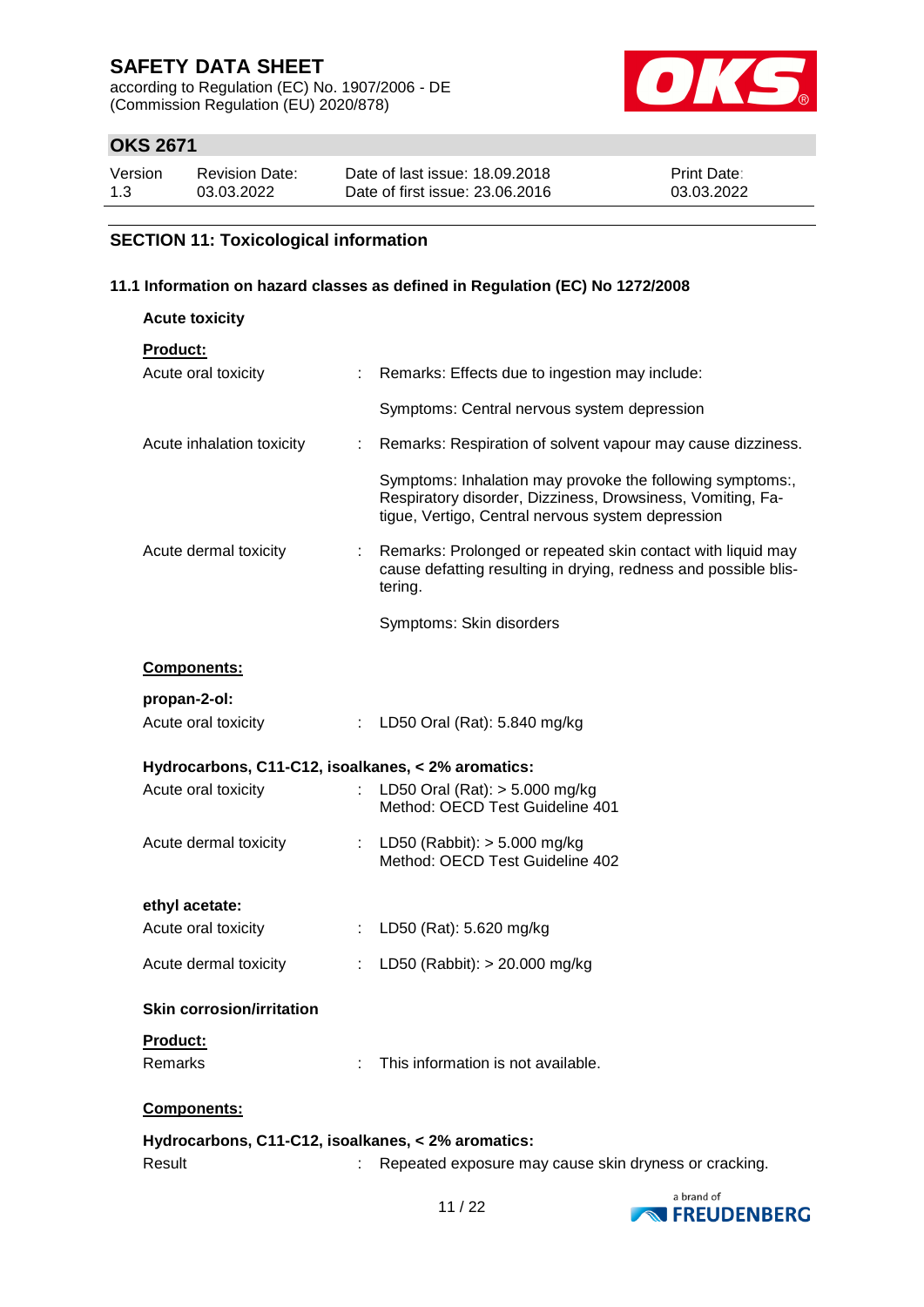according to Regulation (EC) No. 1907/2006 - DE (Commission Regulation (EU) 2020/878)



## **OKS 2671**

| Version | Revision Date: | Date of last issue: 18.09.2018  | <b>Print Date:</b> |
|---------|----------------|---------------------------------|--------------------|
| 1.3     | 03.03.2022     | Date of first issue: 23,06,2016 | 03.03.2022         |

| ethyl acetate:                    |                                                            |
|-----------------------------------|------------------------------------------------------------|
| <b>Species</b>                    | : Rabbit                                                   |
| Result                            | Mild skin irritation<br>t.                                 |
| Result                            | Repeated exposure may cause skin dryness or cracking.<br>÷ |
| Serious eye damage/eye irritation |                                                            |
| Product:                          |                                                            |
| <b>Remarks</b>                    | ÷.<br>Irritating to eyes.                                  |
| <b>Components:</b>                |                                                            |
| propan-2-ol:                      |                                                            |
| Result                            | Irritating to eyes.<br>t.                                  |
| ethyl acetate:                    |                                                            |
| Assessment<br>Result              | Irritating to eyes.<br>÷<br>Irritating to eyes.            |
|                                   |                                                            |
| Respiratory or skin sensitisation |                                                            |
| <b>Product:</b>                   |                                                            |
| <b>Remarks</b>                    | This information is not available.<br>÷.                   |
| Components:                       |                                                            |
| ethyl acetate:                    |                                                            |
| <b>Test Type</b>                  | <b>Maximisation Test</b>                                   |
| Exposure routes                   | Dermal                                                     |
| Species<br>Assessment             | Guinea pig<br>Does not cause skin sensitisation.           |
| Method                            | <b>OECD Test Guideline 406</b>                             |
| Result                            | Does not cause skin sensitisation.                         |
| <b>Germ cell mutagenicity</b>     |                                                            |
| Product:                          |                                                            |
| Genotoxicity in vitro             | Remarks: No data available<br>÷.                           |
| Genotoxicity in vivo              | Remarks: No data available                                 |
| Carcinogenicity                   |                                                            |
| Product:                          |                                                            |
| Remarks                           | No data available<br>÷                                     |
|                                   |                                                            |

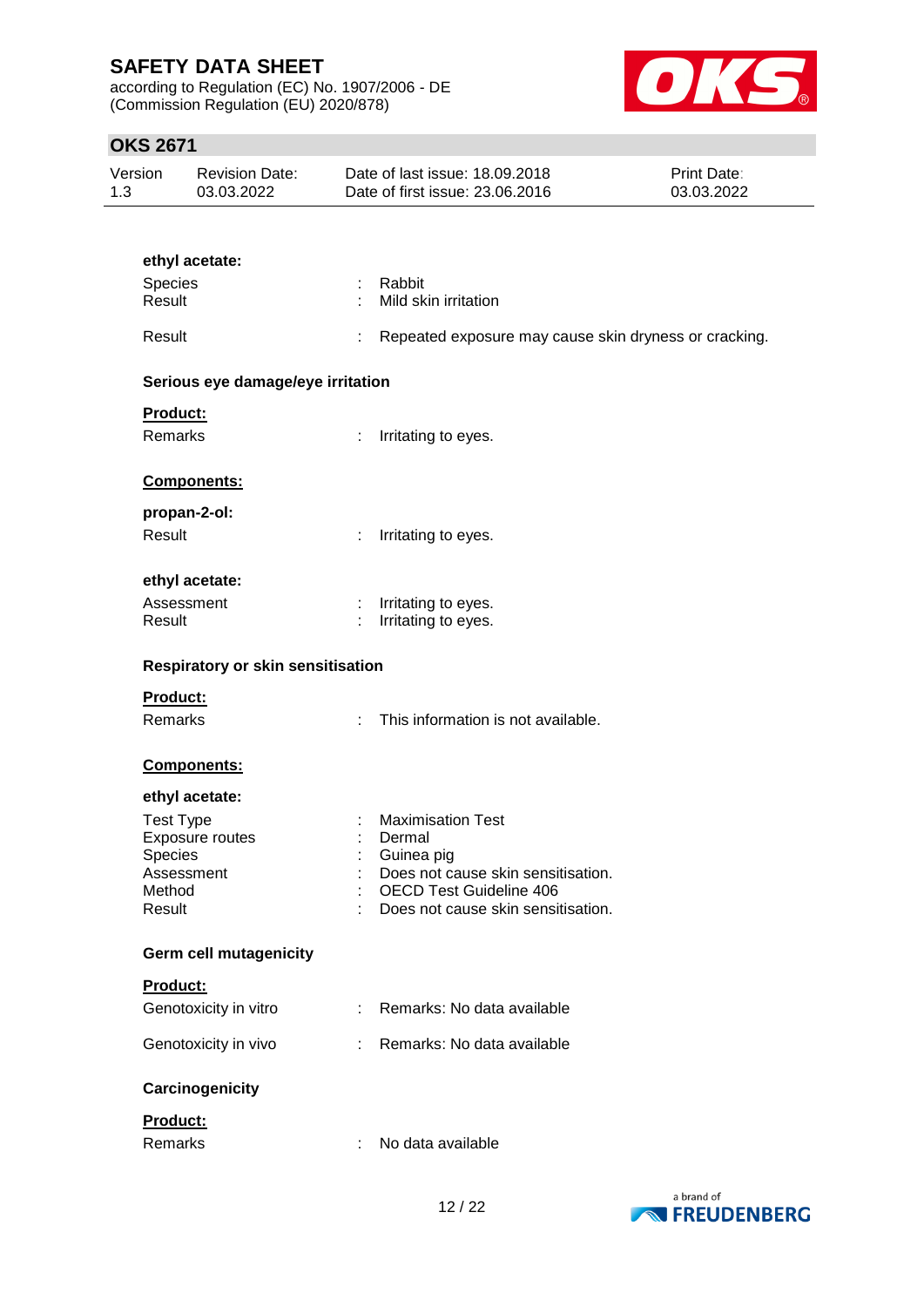according to Regulation (EC) No. 1907/2006 - DE (Commission Regulation (EU) 2020/878)



## **OKS 2671**

| Version<br>1.3 | <b>Revision Date:</b><br>03.03.2022           |    | Date of last issue: 18.09.2018<br>Date of first issue: 23.06.2016                                                                                            | <b>Print Date:</b><br>03.03.2022 |  |  |
|----------------|-----------------------------------------------|----|--------------------------------------------------------------------------------------------------------------------------------------------------------------|----------------------------------|--|--|
|                | <b>Reproductive toxicity</b>                  |    |                                                                                                                                                              |                                  |  |  |
|                | <b>Product:</b>                               |    |                                                                                                                                                              |                                  |  |  |
|                | Effects on fertility                          |    | Remarks: No data available                                                                                                                                   |                                  |  |  |
| ment           | Effects on foetal develop-                    | t. | Remarks: No data available                                                                                                                                   |                                  |  |  |
|                | <b>STOT - single exposure</b>                 |    |                                                                                                                                                              |                                  |  |  |
|                | Components:                                   |    |                                                                                                                                                              |                                  |  |  |
|                | propan-2-ol:                                  |    |                                                                                                                                                              |                                  |  |  |
|                | Assessment                                    |    | May cause drowsiness or dizziness.                                                                                                                           |                                  |  |  |
|                | ethyl acetate:                                |    |                                                                                                                                                              |                                  |  |  |
|                | Exposure routes                               |    | Inhalation                                                                                                                                                   |                                  |  |  |
|                | <b>Target Organs</b><br>Assessment            |    | <b>Respiratory system</b><br>The substance or mixture is classified as specific target organ<br>toxicant, single exposure, category 3 with narcotic effects. |                                  |  |  |
|                |                                               |    |                                                                                                                                                              |                                  |  |  |
|                | <b>STOT - repeated exposure</b>               |    |                                                                                                                                                              |                                  |  |  |
|                | Components:                                   |    |                                                                                                                                                              |                                  |  |  |
|                | ethyl acetate:                                |    |                                                                                                                                                              |                                  |  |  |
|                | Assessment                                    |    | The substance or mixture is not classified as specific target<br>organ toxicant, repeated exposure.                                                          |                                  |  |  |
|                | <b>Repeated dose toxicity</b>                 |    |                                                                                                                                                              |                                  |  |  |
|                | <b>Product:</b>                               |    |                                                                                                                                                              |                                  |  |  |
|                | Remarks                                       |    | This information is not available.                                                                                                                           |                                  |  |  |
|                | <b>Aspiration toxicity</b>                    |    |                                                                                                                                                              |                                  |  |  |
|                | Product:                                      |    |                                                                                                                                                              |                                  |  |  |
|                | May be fatal if swallowed and enters airways. |    |                                                                                                                                                              |                                  |  |  |
|                | May be fatal if swallowed and enters airways. |    |                                                                                                                                                              |                                  |  |  |
|                | Components:                                   |    |                                                                                                                                                              |                                  |  |  |
|                |                                               |    | Hydrocarbons, C11-C12, isoalkanes, < 2% aromatics:                                                                                                           |                                  |  |  |

May be fatal if swallowed and enters airways.

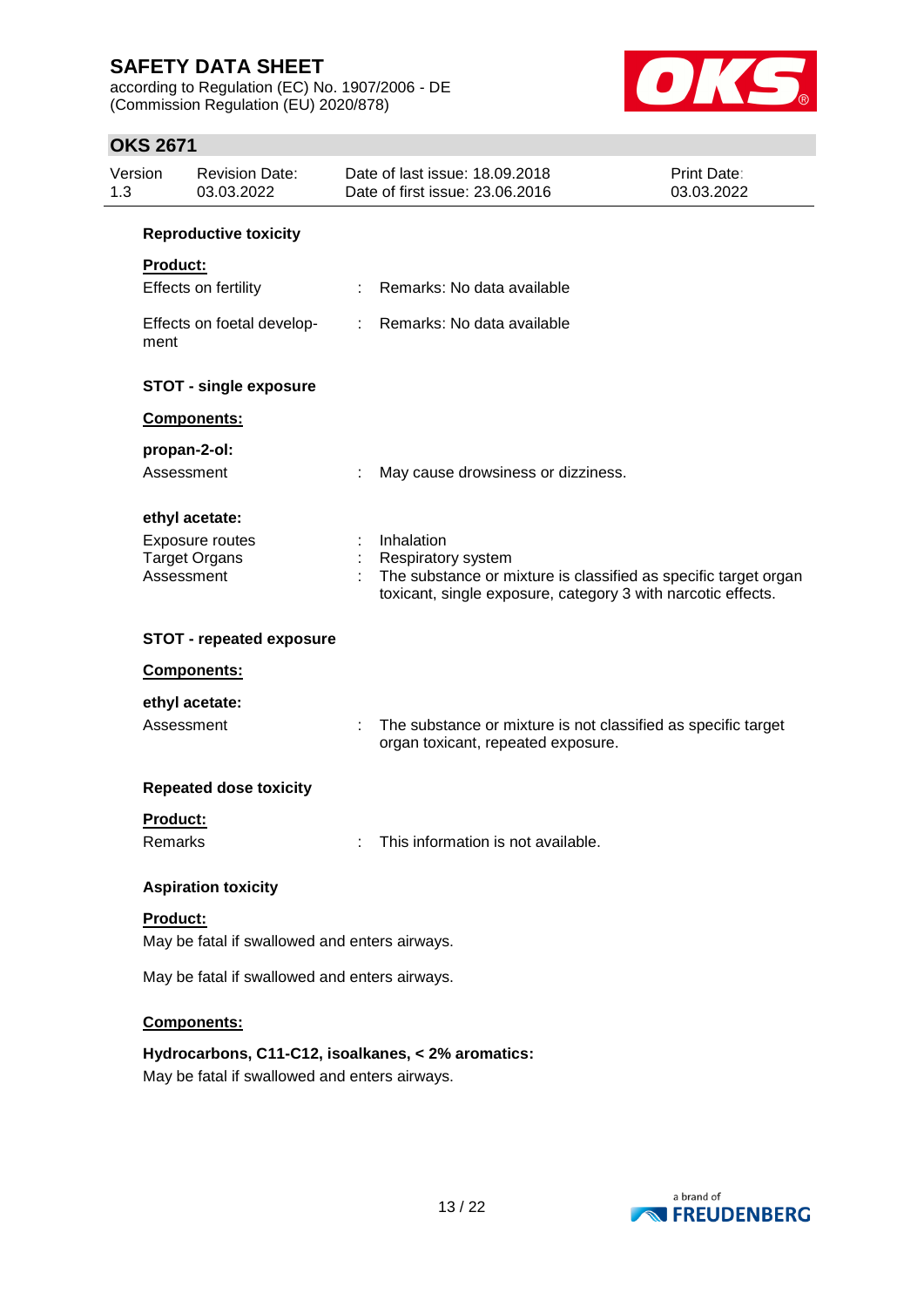according to Regulation (EC) No. 1907/2006 - DE (Commission Regulation (EU) 2020/878)



## **OKS 2671**

| Version | <b>Revision Date:</b> | Date of last issue: 18,09,2018  | <b>Print Date:</b> |
|---------|-----------------------|---------------------------------|--------------------|
| 1.3     | 03.03.2022            | Date of first issue: 23,06,2016 | 03.03.2022         |

#### **11.2 Information on other hazards**

### **Endocrine disrupting properties**

### **Product:**

| Assessment                 | The substance/mixture does not contain components consid-<br>ered to have endocrine disrupting properties according to<br>REACH Article 57(f) or Commission Delegated regulation<br>(EU) 2017/2100 or Commission Regulation (EU) 2018/605 at<br>levels of 0.1% or higher. |
|----------------------------|---------------------------------------------------------------------------------------------------------------------------------------------------------------------------------------------------------------------------------------------------------------------------|
| <b>Further information</b> |                                                                                                                                                                                                                                                                           |
| <b>Product:</b>            |                                                                                                                                                                                                                                                                           |
| <b>Remarks</b>             | Information given is based on data on the components and<br>the toxicology of similar products.                                                                                                                                                                           |

### **SECTION 12: Ecological information**

#### **12.1 Toxicity**

**Product:** Toxicity to fish : Remarks: May cause long-term adverse effects in the aquatic environment. Toxicity to daphnia and other : Remarks: No data available aquatic invertebrates Toxicity to algae/aquatic plants : Remarks: No data available Toxicity to microorganisms : Remarks: No data available **Components: ethyl acetate:** Toxicity to fish : LC50 (Pimephales promelas (fathead minnow)): 212,5 mg/l Exposure time: 96 h Test Type: static test Toxicity to daphnia and other aquatic invertebrates : EC50 (Daphnia magna (Water flea)): 154 mg/l Exposure time: 48 h Toxicity to algae/aquatic plants : EC50 (Pseudokirchneriella subcapitata (green algae)): 2.500 mg/l Exposure time: 96 h

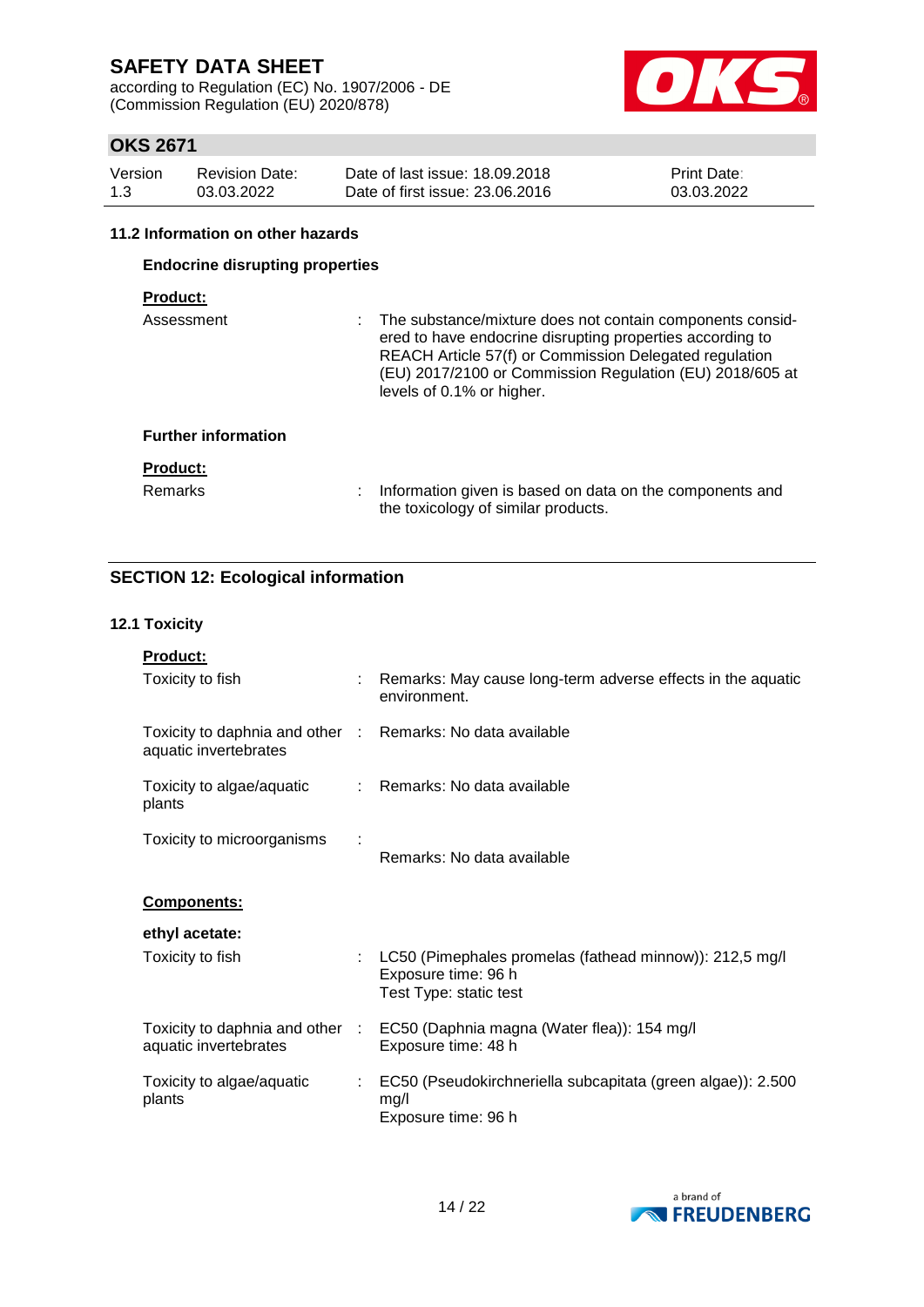according to Regulation (EC) No. 1907/2006 - DE (Commission Regulation (EU) 2020/878)



## **OKS 2671**

| Version<br>1.3 |                                    | <b>Revision Date:</b><br>03.03.2022                          |   | Date of last issue: 18.09.2018<br>Date of first issue: 23.06.2016                                                                                                                                                       | Print Date:<br>03.03.2022 |  |  |
|----------------|------------------------------------|--------------------------------------------------------------|---|-------------------------------------------------------------------------------------------------------------------------------------------------------------------------------------------------------------------------|---------------------------|--|--|
|                | 12.2 Persistence and degradability |                                                              |   |                                                                                                                                                                                                                         |                           |  |  |
|                | <b>Product:</b>                    |                                                              |   |                                                                                                                                                                                                                         |                           |  |  |
|                |                                    | Biodegradability                                             |   | : Remarks: No data available                                                                                                                                                                                            |                           |  |  |
|                | ity                                |                                                              |   | Physico-chemical removabil- : Remarks: No data available                                                                                                                                                                |                           |  |  |
|                |                                    | Components:                                                  |   |                                                                                                                                                                                                                         |                           |  |  |
|                | propan-2-ol:                       |                                                              |   |                                                                                                                                                                                                                         |                           |  |  |
|                |                                    | Biodegradability                                             |   | Result: Readily biodegradable.                                                                                                                                                                                          |                           |  |  |
|                |                                    |                                                              |   | Hydrocarbons, C11-C12, isoalkanes, < 2% aromatics:                                                                                                                                                                      |                           |  |  |
|                |                                    | Biodegradability                                             |   | Result: Not readily biodegradable.                                                                                                                                                                                      |                           |  |  |
|                |                                    | ethyl acetate:                                               |   |                                                                                                                                                                                                                         |                           |  |  |
|                |                                    | Biodegradability                                             |   | Result: rapidly biodegradable                                                                                                                                                                                           |                           |  |  |
|                | 12.3 Bioaccumulative potential     |                                                              |   |                                                                                                                                                                                                                         |                           |  |  |
|                | <b>Product:</b>                    |                                                              |   |                                                                                                                                                                                                                         |                           |  |  |
|                |                                    | <b>Bioaccumulation</b>                                       |   | Remarks: This mixture contains no substance considered to<br>be persistent, bioaccumulating and toxic (PBT).<br>This mixture contains no substance considered to be very<br>persistent and very bioaccumulating (vPvB). |                           |  |  |
|                |                                    | Components:                                                  |   |                                                                                                                                                                                                                         |                           |  |  |
|                | propan-2-ol:                       |                                                              |   |                                                                                                                                                                                                                         |                           |  |  |
|                |                                    | Bioaccumulation                                              | ÷ | Remarks: Bioaccumulation is unlikely.                                                                                                                                                                                   |                           |  |  |
|                |                                    | Partition coefficient: n-<br>octanol/water                   |   | : log Pow: 0,05                                                                                                                                                                                                         |                           |  |  |
|                |                                    |                                                              |   | Hydrocarbons, C11-C12, isoalkanes, < 2% aromatics:                                                                                                                                                                      |                           |  |  |
|                |                                    | Bioaccumulation                                              |   | Remarks: No data available                                                                                                                                                                                              |                           |  |  |
|                |                                    | Partition coefficient: n-<br>octanol/water                   |   | Remarks: No data available                                                                                                                                                                                              |                           |  |  |
|                |                                    | ethyl acetate:<br>Partition coefficient: n-<br>octanol/water | ÷ | log Pow: 0,68 (25 °C)                                                                                                                                                                                                   |                           |  |  |
|                |                                    | carbon dioxide:<br>Partition coefficient: n-                 | ÷ | log Pow: 0,83                                                                                                                                                                                                           |                           |  |  |

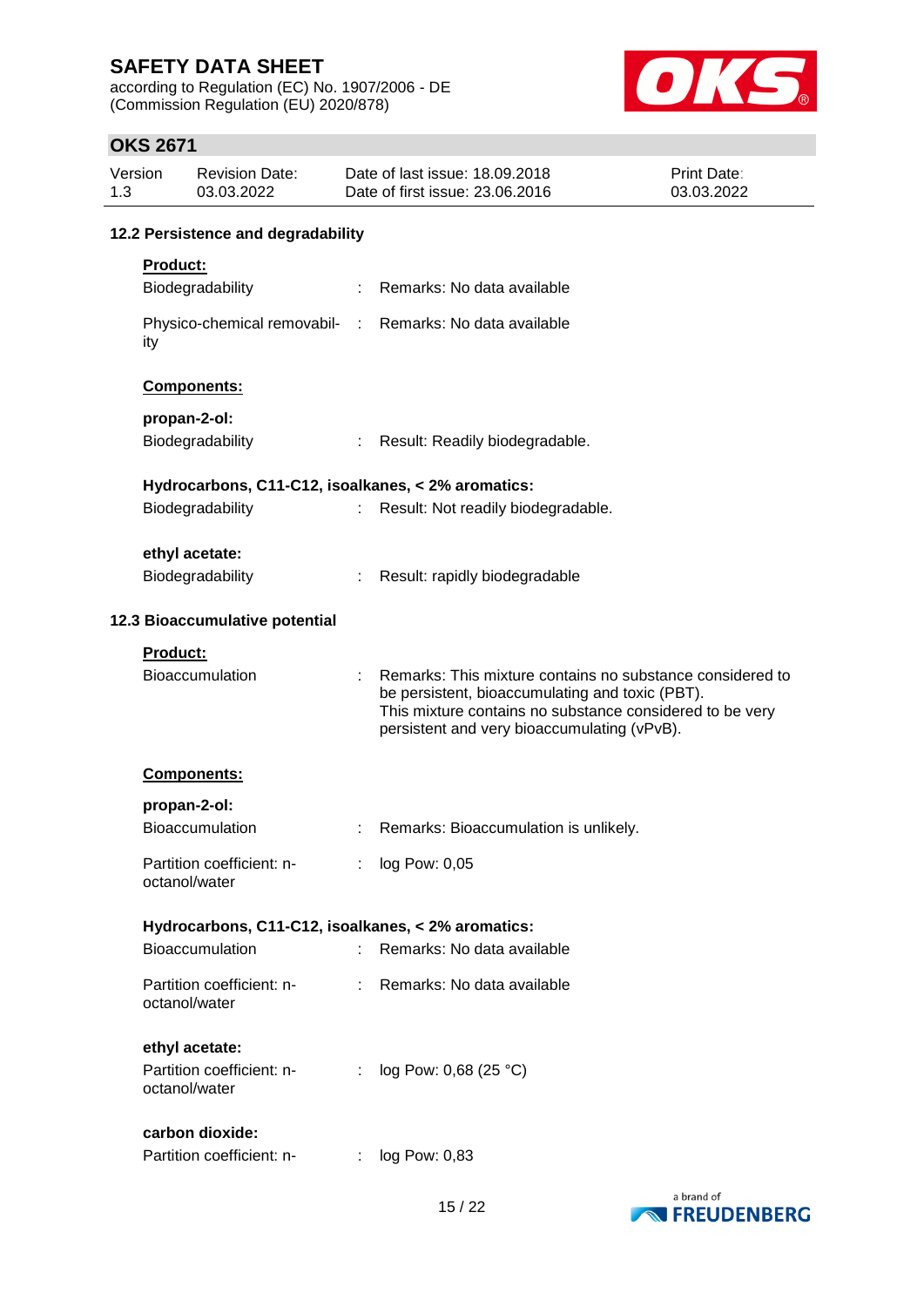according to Regulation (EC) No. 1907/2006 - DE (Commission Regulation (EU) 2020/878)



## **OKS 2671**

| Version | Revision Date: | Date of last issue: 18.09.2018  | <b>Print Date:</b> |
|---------|----------------|---------------------------------|--------------------|
| 1.3     | 03.03.2022     | Date of first issue: 23,06,2016 | 03.03.2022         |

octanol/water

#### **12.4 Mobility in soil**

### **Product:**

| Mobility                                           | : Remarks: No data available |
|----------------------------------------------------|------------------------------|
| Distribution among environ-<br>mental compartments | : Remarks: No data available |

#### **12.5 Results of PBT and vPvB assessment**

| <b>Product:</b> |                                                                                                                                                                                                                 |
|-----------------|-----------------------------------------------------------------------------------------------------------------------------------------------------------------------------------------------------------------|
| Assessment      | : This substance/mixture contains no components considered<br>to be either persistent, bioaccumulative and toxic (PBT), or<br>very persistent and very bioaccumulative (vPvB) at levels of<br>$0.1\%$ or higher |

#### **12.6 Endocrine disrupting properties**

| <b>Product:</b> |                                                                                                                                                                                                                                                                             |
|-----------------|-----------------------------------------------------------------------------------------------------------------------------------------------------------------------------------------------------------------------------------------------------------------------------|
| Assessment      | : The substance/mixture does not contain components consid-<br>ered to have endocrine disrupting properties according to<br>REACH Article 57(f) or Commission Delegated regulation<br>(EU) 2017/2100 or Commission Regulation (EU) 2018/605 at<br>levels of 0.1% or higher. |
|                 |                                                                                                                                                                                                                                                                             |

### **12.7 Other adverse effects**

### **Product:**

| Additional ecological infor- | May cause long lasting harmful effects to aquatic life. |
|------------------------------|---------------------------------------------------------|
| mation                       |                                                         |

#### **Global warming potential**

The Fifth Assessment Report of the United Nations Intergovernmental Panel on Climate Change (IPCC)

#### **Components:**

#### **carbon dioxide:**

20-year global warming potential: 1 100-year global warming potential: 1 Further information: No single lifetime can be given. The impulse response function for CO2 from Joos et al. (2013) has been used. See also Supplementary Material Section 8.SM.11.

### **SECTION 13: Disposal considerations**

#### **13.1 Waste treatment methods**

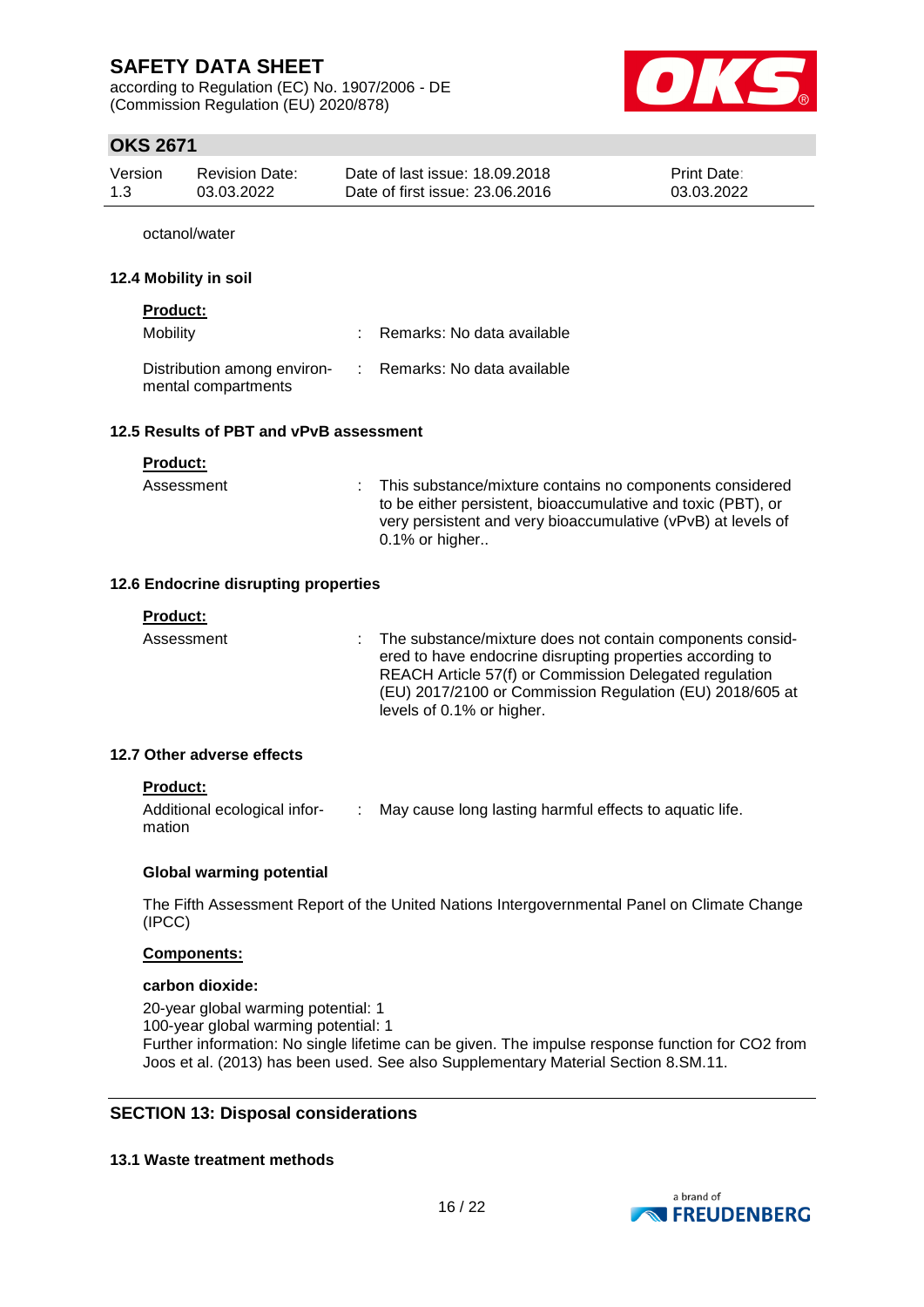according to Regulation (EC) No. 1907/2006 - DE (Commission Regulation (EU) 2020/878)



## **OKS 2671**

| Version<br>1.3 | <b>Revision Date:</b><br>03.03.2022 | Date of last issue: 18.09.2018<br>Date of first issue: 23.06.2016                                                                                                                                                   | Print Date:<br>03.03.2022 |  |  |  |  |
|----------------|-------------------------------------|---------------------------------------------------------------------------------------------------------------------------------------------------------------------------------------------------------------------|---------------------------|--|--|--|--|
| Product        |                                     | Do not dispose of with domestic refuse.<br>Dispose of as hazardous waste in compliance with local and<br>national regulations.                                                                                      |                           |  |  |  |  |
|                |                                     | Waste codes should be assigned by the user based on the<br>application for which the product was used.                                                                                                              |                           |  |  |  |  |
|                | Contaminated packaging              | Packaging that is not properly emptied must be disposed of as<br>the unused product.<br>Offer empty spray cans to an established disposal company.<br>Pressurized container: Do not pierce or burn, even after use. |                           |  |  |  |  |
|                |                                     | The following Waste Codes are only suggestions:                                                                                                                                                                     |                           |  |  |  |  |
|                | Waste Code                          | : unused product, packagings not completely emptied<br>16 05 04*, gases in pressure containers (including halons)<br>containing hazardous substances                                                                |                           |  |  |  |  |

### **SECTION 14: Transport information**

### **14.1 UN number or ID number**

| <b>ADN</b>                      | t.                          | <b>UN 1950</b>      |
|---------------------------------|-----------------------------|---------------------|
| <b>ADR</b>                      | t.                          | <b>UN 1950</b>      |
| <b>RID</b>                      | t.                          | <b>UN 1950</b>      |
| <b>IMDG</b>                     |                             | $:$ UN 1950         |
| <b>IATA</b>                     | t.                          | <b>UN 1950</b>      |
| 14.2 UN proper shipping name    |                             |                     |
| <b>ADN</b>                      | t.                          | <b>AEROSOLS</b>     |
| <b>ADR</b>                      | t.                          | <b>AEROSOLS</b>     |
| <b>RID</b>                      | t.                          | <b>AEROSOLS</b>     |
| <b>IMDG</b>                     | t.                          | <b>AEROSOLS</b>     |
| <b>IATA</b>                     | t.                          | Aerosols, flammable |
| 14.3 Transport hazard class(es) |                             |                     |
| <b>ADN</b>                      |                             | $\therefore$ 2      |
| <b>ADR</b>                      |                             | $\therefore$ 2      |
| <b>RID</b>                      |                             | $\therefore$ 2      |
| <b>IMDG</b>                     |                             | : 2.1               |
| <b>IATA</b>                     | $\mathbf{r}_{\mathrm{max}}$ | 2.1                 |
| 14.4 Packing group              |                             |                     |
| <b>ADN</b>                      |                             |                     |

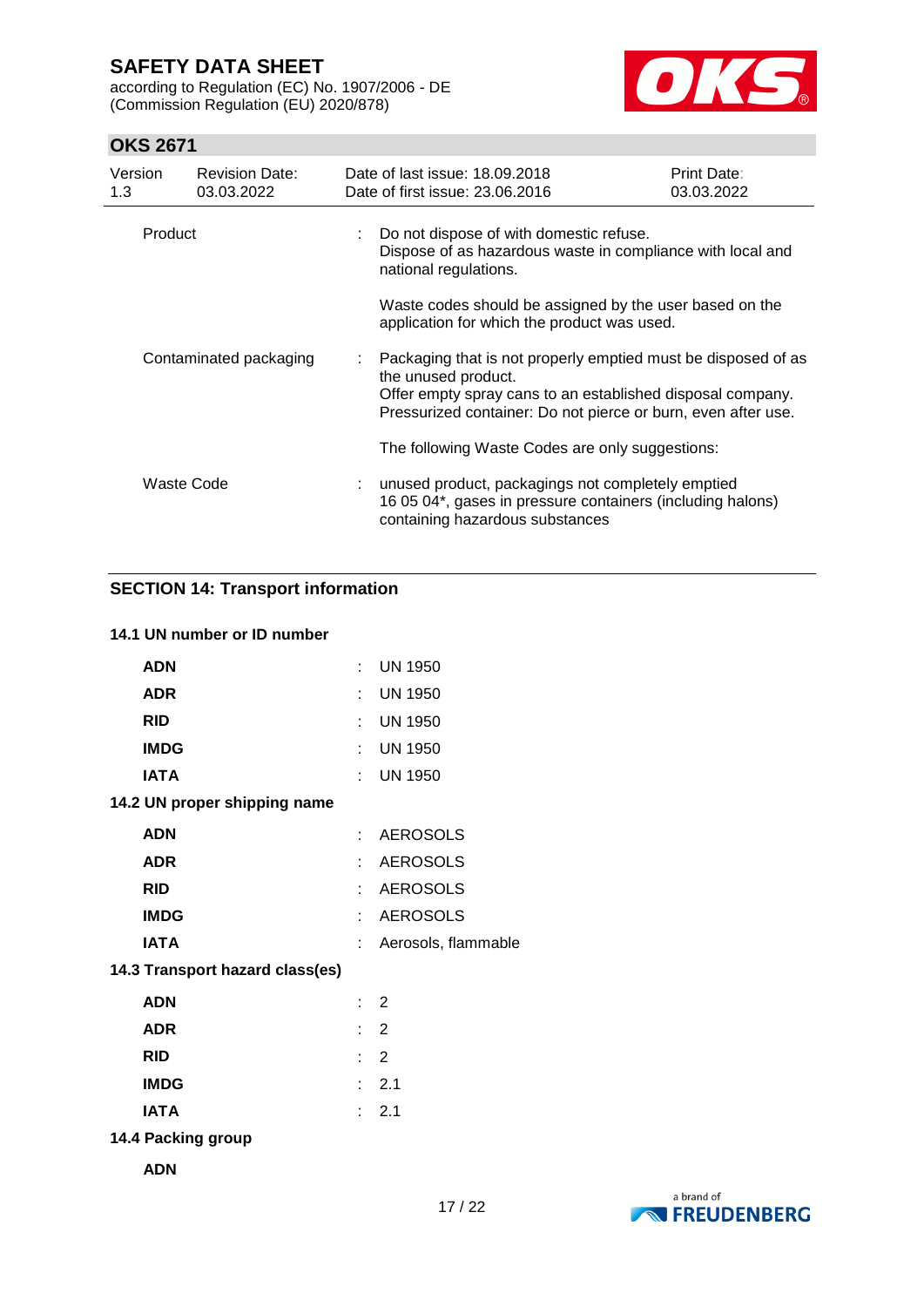according to Regulation (EC) No. 1907/2006 - DE (Commission Regulation (EU) 2020/878)



### **OKS 2671**

| Version<br><b>Revision Date:</b><br>03.03.2022<br>1.3                                                                                 | Date of last issue: 18,09,2018<br>Print Date:<br>Date of first issue: 23.06.2016<br>03.03.2022 |  |
|---------------------------------------------------------------------------------------------------------------------------------------|------------------------------------------------------------------------------------------------|--|
| Packing group<br><b>Classification Code</b><br>Labels                                                                                 | ÷<br>Not assigned by regulation<br>5F<br>2.1                                                   |  |
| <b>ADR</b><br>Packing group<br><b>Classification Code</b><br>Labels<br>Tunnel restriction code                                        | Not assigned by regulation<br>5F<br>2.1<br>(D)                                                 |  |
| <b>RID</b><br>Packing group<br><b>Classification Code</b><br>Hazard Identification Number : 23<br>Labels                              | Not assigned by regulation<br>5F<br>2.1                                                        |  |
| <b>IMDG</b><br>Packing group<br>Labels<br>EmS Code                                                                                    | Not assigned by regulation<br>2.1<br>$F-D, S-U$                                                |  |
| <b>IATA (Cargo)</b><br>Packing instruction (cargo<br>aircraft)<br>Packing instruction (LQ)<br>Packing group<br>Labels                 | 203<br>Y203<br>Not assigned by regulation<br><b>Flammable Gas</b>                              |  |
| <b>IATA (Passenger)</b><br>Packing instruction (passen- : 203<br>ger aircraft)<br>Packing instruction (LQ)<br>Packing group<br>Labels | Y203<br>Not assigned by regulation<br><b>Flammable Gas</b>                                     |  |
| <b>14.5 Environmental hazards</b>                                                                                                     |                                                                                                |  |
| <b>ADN</b><br>Environmentally hazardous                                                                                               | no                                                                                             |  |
| <b>ADR</b><br>Environmentally hazardous                                                                                               | no                                                                                             |  |
| <b>RID</b><br>Environmentally hazardous                                                                                               | no                                                                                             |  |
| <b>IMDG</b><br>Marine pollutant                                                                                                       | no                                                                                             |  |

#### **14.6 Special precautions for user**

The transport classification(s) provided herein are for informational purposes only, and solely based upon the properties of the unpackaged material as it is described within this Safety Data Sheet. Transportation classifications may vary by mode of transportation, package sizes, and variations in regional or country regulations.

#### **14.7 Maritime transport in bulk according to IMO instruments**

Remarks : Not applicable for product as supplied.

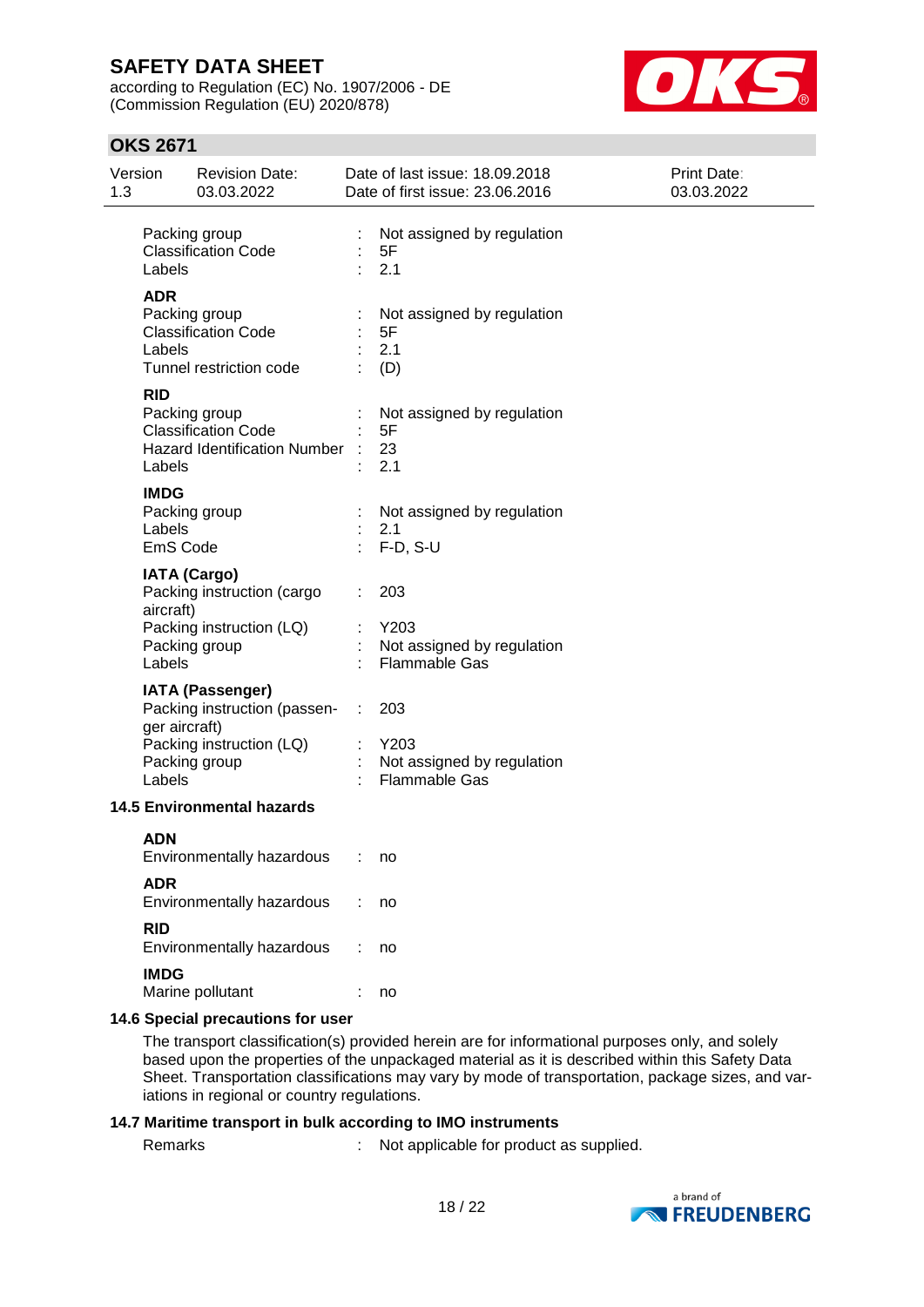according to Regulation (EC) No. 1907/2006 - DE (Commission Regulation (EU) 2020/878)



## **OKS 2671**

| Version | <b>Revision Date:</b> | Date of last issue: 18.09.2018  | <b>Print Date:</b> |
|---------|-----------------------|---------------------------------|--------------------|
| 1.3     | 03.03.2022            | Date of first issue: 23,06,2016 | 03.03.2022         |

### **SECTION 15: Regulatory information**

### **15.1 Safety, health and environmental regulations/legislation specific for the substance or mixture**

| REACH - Restrictions on the manufacture, placing on<br>the market and use of certain dangerous substances,<br>preparations and articles (Annex XVII)               |                                                                                                                                                      |                  | Not applicable                                                                                                                 |
|--------------------------------------------------------------------------------------------------------------------------------------------------------------------|------------------------------------------------------------------------------------------------------------------------------------------------------|------------------|--------------------------------------------------------------------------------------------------------------------------------|
| REACH - Candidate List of Substances of Very High<br>Concern for Authorisation (Article 59).                                                                       |                                                                                                                                                      | t.               | This product does not contain sub-<br>stances of very high concern (Regu-<br>lation (EC) No 1907/2006 (REACH),<br>Article 57). |
| REACH - List of substances subject to authorisation<br>(Annex XIV)                                                                                                 |                                                                                                                                                      | ÷                | Not applicable                                                                                                                 |
| Regulation (EC) No 1005/2009 on substances that de-<br>plete the ozone layer                                                                                       |                                                                                                                                                      | ÷                | Not applicable                                                                                                                 |
| Regulation (EU) 2019/1021 on persistent organic pollu-<br>tants (recast)                                                                                           |                                                                                                                                                      | ÷                | Not applicable                                                                                                                 |
| Regulation (EC) No 649/2012 of the European Parlia-<br>ment and the Council concerning the export and import<br>of dangerous chemicals                             |                                                                                                                                                      | ÷                | Not applicable                                                                                                                 |
|                                                                                                                                                                    | $:$ P5c                                                                                                                                              |                  |                                                                                                                                |
| Seveso III: Directive 2012/18/EU of the European<br>Parliament and of the Council on the control of<br>major-accident hazards involving dangerous sub-<br>stances. |                                                                                                                                                      | P <sub>3</sub> b | <b>FLAMMABLE AEROSOLS</b>                                                                                                      |
| Water contaminating class<br>(Germany)                                                                                                                             | WGK 1 slightly hazardous to water<br>$\mathcal{I}^{\mathcal{I}}$ .<br>Classification according to AwSV, Annex 1 (5.2)                                |                  |                                                                                                                                |
| TA Luft List (Germany)                                                                                                                                             | Total dust:<br>Not applicable<br>Inorganic substances in powdered form:<br>Not applicable<br>Not applicable<br>Organic Substances:<br>others: 39,2 % |                  | Inorganic substances in vapour or gaseous form:                                                                                |
|                                                                                                                                                                    | Carcinogenic substances:<br>Not applicable<br>Mutagenic:<br>Not applicable<br>Toxic to reproduction:<br>Not applicable                               |                  |                                                                                                                                |

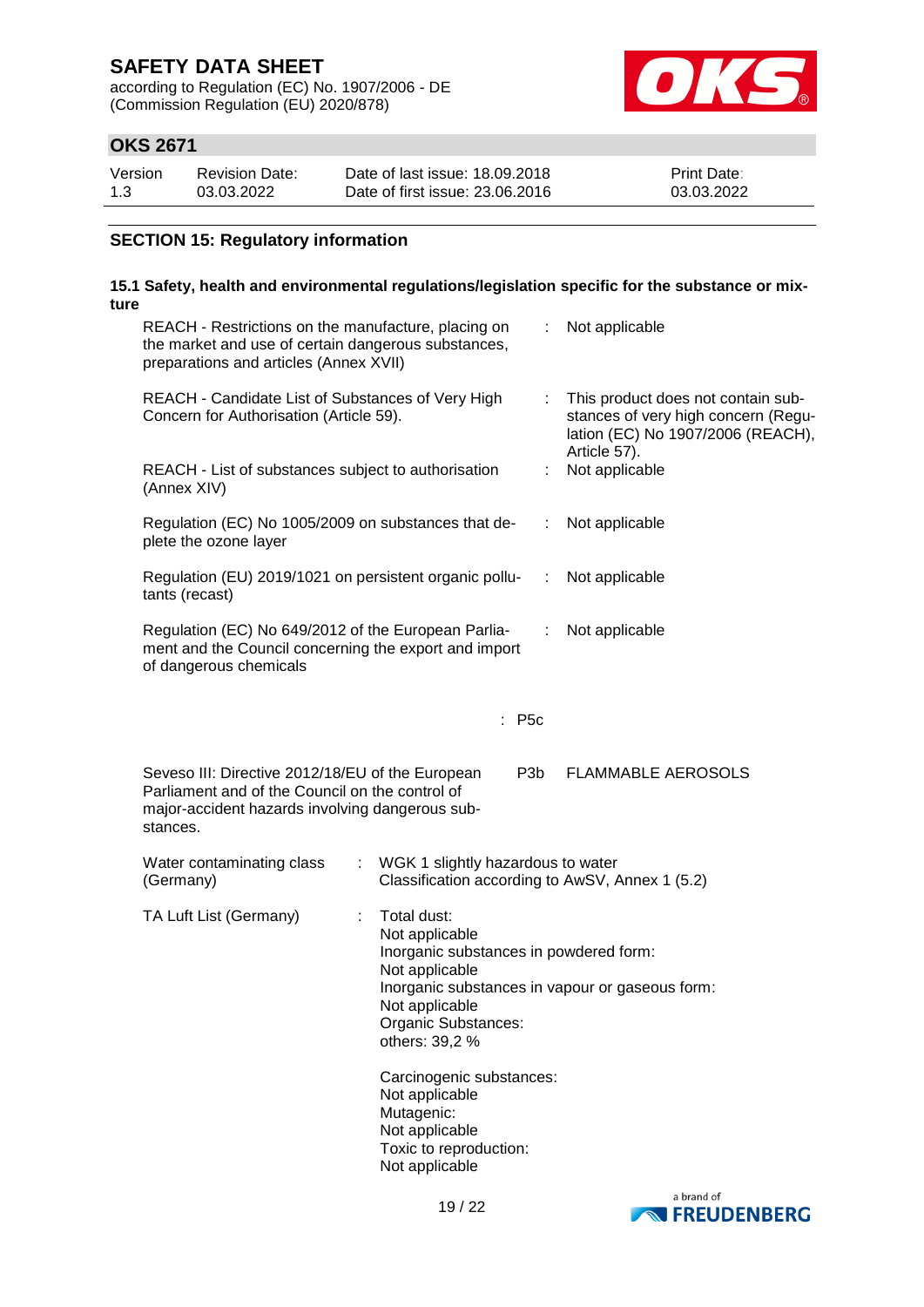according to Regulation (EC) No. 1907/2006 - DE (Commission Regulation (EU) 2020/878)



### **OKS 2671**

| Version | Revision Date: | Date of last issue: 18.09.2018  | <b>Print Date:</b> |
|---------|----------------|---------------------------------|--------------------|
| 1.3     | 03.03.2022     | Date of first issue: 23,06,2016 | 03.03.2022         |

Volatile organic compounds : Directive 2010/75/EU of 24 November 2010 on industrial emissions (integrated pollution prevention and control) Volatile organic compounds (VOC) content: 98 %

### **Other regulations:**

Take note of Directive 94/33/EC on the protection of young people at work or stricter national regulations, where applicable.

### **15.2 Chemical safety assessment**

This information is not available.

### **SECTION 16: Other information**

#### **Full text of H-Statements**

| H <sub>225</sub><br>H <sub>226</sub><br>H <sub>280</sub><br>H304<br>H319<br>H336<br><b>EUH066</b> |   | Highly flammable liquid and vapour.<br>Flammable liquid and vapour.<br>Contains gas under pressure; may explode if heated.<br>May be fatal if swallowed and enters airways.<br>Causes serious eye irritation.<br>May cause drowsiness or dizziness.<br>Repeated exposure may cause skin dryness or cracking.                                                                                                |
|---------------------------------------------------------------------------------------------------|---|-------------------------------------------------------------------------------------------------------------------------------------------------------------------------------------------------------------------------------------------------------------------------------------------------------------------------------------------------------------------------------------------------------------|
| <b>Full text of other abbreviations</b>                                                           |   |                                                                                                                                                                                                                                                                                                                                                                                                             |
|                                                                                                   |   |                                                                                                                                                                                                                                                                                                                                                                                                             |
| Note P                                                                                            |   | The classification as a carcinogen or mutagen need not apply<br>if it can be shown that the substance contains less than 0,1 %<br>w/w benzene (Einecs No 200-753-7). When the substance is<br>not classified as a carcinogen at least the precautionary<br>statements (P102-)P260- P262-P301 + P310-P331 shall ap-<br>ply. This note applies only to certain complex oil-derived sub-<br>stances in Part 3. |
| 2006/15/EC                                                                                        |   | Europe. Indicative occupational exposure limit values                                                                                                                                                                                                                                                                                                                                                       |
| 2017/164/EU                                                                                       |   | Europe. Commission Directive 2017/164/EU establishing a<br>fourth list of indicative occupational exposure limit values                                                                                                                                                                                                                                                                                     |
| DE TRGS 900                                                                                       |   | Germany. TRGS 900 - Occupational exposure limit values.                                                                                                                                                                                                                                                                                                                                                     |
| <b>TRGS 903</b>                                                                                   |   | TRGS 903 - Biological limit values                                                                                                                                                                                                                                                                                                                                                                          |
| 2006/15/EC / TWA                                                                                  |   | Limit Value - eight hours                                                                                                                                                                                                                                                                                                                                                                                   |
| 2017/164/EU / STEL                                                                                |   | Short term exposure limit                                                                                                                                                                                                                                                                                                                                                                                   |
| 2017/164/EU / TWA                                                                                 |   | Limit Value - eight hours                                                                                                                                                                                                                                                                                                                                                                                   |
| DE TRGS 900 / AGW                                                                                 | ٠ | <b>Time Weighted Average</b>                                                                                                                                                                                                                                                                                                                                                                                |

ADN - European Agreement concerning the International Carriage of Dangerous Goods by Inland Waterways; ADR - European Agreement concerning the International Carriage of Dangerous

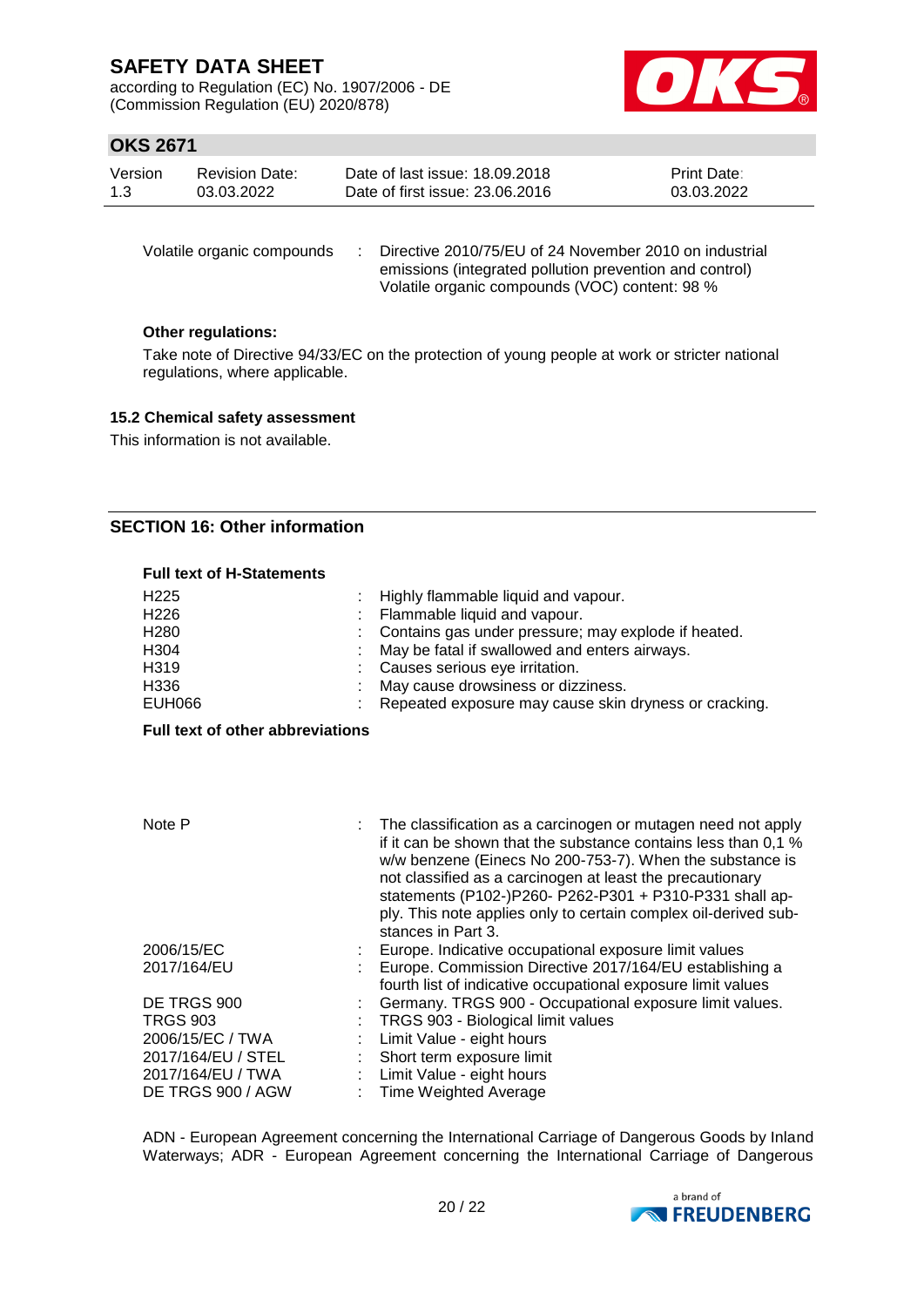according to Regulation (EC) No. 1907/2006 - DE (Commission Regulation (EU) 2020/878)



## **OKS 2671**

| Version | Revision Date: | Date of last issue: 18.09.2018  | <b>Print Date:</b> |
|---------|----------------|---------------------------------|--------------------|
| 1.3     | 03.03.2022     | Date of first issue: 23,06,2016 | 03.03.2022         |

Goods by Road; AIIC - Australian Inventory of Industrial Chemicals; ASTM - American Society for the Testing of Materials; bw - Body weight; CLP - Classification Labelling Packaging Regulation; Regulation (EC) No 1272/2008; CMR - Carcinogen, Mutagen or Reproductive Toxicant; DIN - Standard of the German Institute for Standardisation; DSL - Domestic Substances List (Canada); ECHA - European Chemicals Agency; EC-Number - European Community number; ECx - Concentration associated with x% response; ELx - Loading rate associated with x% response; EmS - Emergency Schedule; ENCS - Existing and New Chemical Substances (Japan); ErCx - Concentration associated with x% growth rate response; GHS - Globally Harmonized System; GLP - Good Laboratory Practice; IARC - International Agency for Research on Cancer; IATA - International Air Transport Association; IBC - International Code for the Construction and Equipment of Ships carrying Dangerous Chemicals in Bulk; IC50 - Half maximal inhibitory concentration; ICAO - International Civil Aviation Organization; IECSC - Inventory of Existing Chemical Substances in China; IMDG - International Maritime Dangerous Goods; IMO - International Maritime Organization; ISHL - Industrial Safety and Health Law (Japan); ISO - International Organisation for Standardization; KECI - Korea Existing Chemicals Inventory; LC50 - Lethal Concentration to 50 % of a test population; LD50 - Lethal Dose to 50% of a test population (Median Lethal Dose); MARPOL - International Convention for the Prevention of Pollution from Ships; n.o.s. - Not Otherwise Specified; NO(A)EC - No Observed (Adverse) Effect Concentration; NO(A)EL - No Observed (Adverse) Effect Level; NOELR - No Observable Effect Loading Rate; NZIoC - New Zealand Inventory of Chemicals; OECD - Organization for Economic Co-operation and Development; OPPTS - Office of Chemical Safety and Pollution Prevention; PBT - Persistent, Bioaccumulative and Toxic substance; PICCS - Philippines Inventory of Chemicals and Chemical Substances; (Q)SAR - (Quantitative) Structure Activity Relationship; REACH - Regulation (EC) No 1907/2006 of the European Parliament and of the Council concerning the Registration, Evaluation, Authorisation and Restriction of Chemicals; RID - Regulations concerning the International Carriage of Dangerous Goods by Rail; SADT - Self-Accelerating Decomposition Temperature; SDS - Safety Data Sheet; SVHC - Substance of Very High Concern; TCSI - Taiwan Chemical Substance Inventory; TRGS - Technical Rule for Hazardous Substances; TSCA - Toxic Substances Control Act (United States); UN - United Nations; vPvB - Very Persistent and Very Bioaccumulative

### **Further information**

#### **Classification of the mixture: Classification procedure:**

| Aerosol 1    | H <sub>222</sub> , H <sub>229</sub> | Based on product data or assessment |
|--------------|-------------------------------------|-------------------------------------|
| Eye Irrit. 2 | H <sub>319</sub>                    | Calculation method                  |
| STOT SE 3    | H336                                | Calculation method                  |
| Asp. Tox. 1  | H304                                | Based on product data or assessment |
|              |                                     |                                     |

This safety data sheet applies only to products as originally packed and labelled. The information contained therein may not be reproduced or modified without our express written permission. Any forwarding of this document is only permitted to the extent required by law. Any further, in particular public, dissemination of the safety data sheet (e.g. as a document for download from the Internet) is not permitted without our express written consent. We provide our customers with amended safety data sheets as prescribed by law. The customer is responsible for passing on safety data sheets and any amendments contained therein to its own customers, employees and other users of the product. We provide no guarantee that safety data sheets received by users from third parties are up-to-date. All information and instructions in this safety data sheet have been compiled to the best of our knowledge and are based on the information available to us on the day of publication. The information provided is intended to describe the product in relation to the required safety measures; it is neither an assurance of characteristics nor a guarantee of the product's suitability for particular applications and does not justify any contractual legal relation-